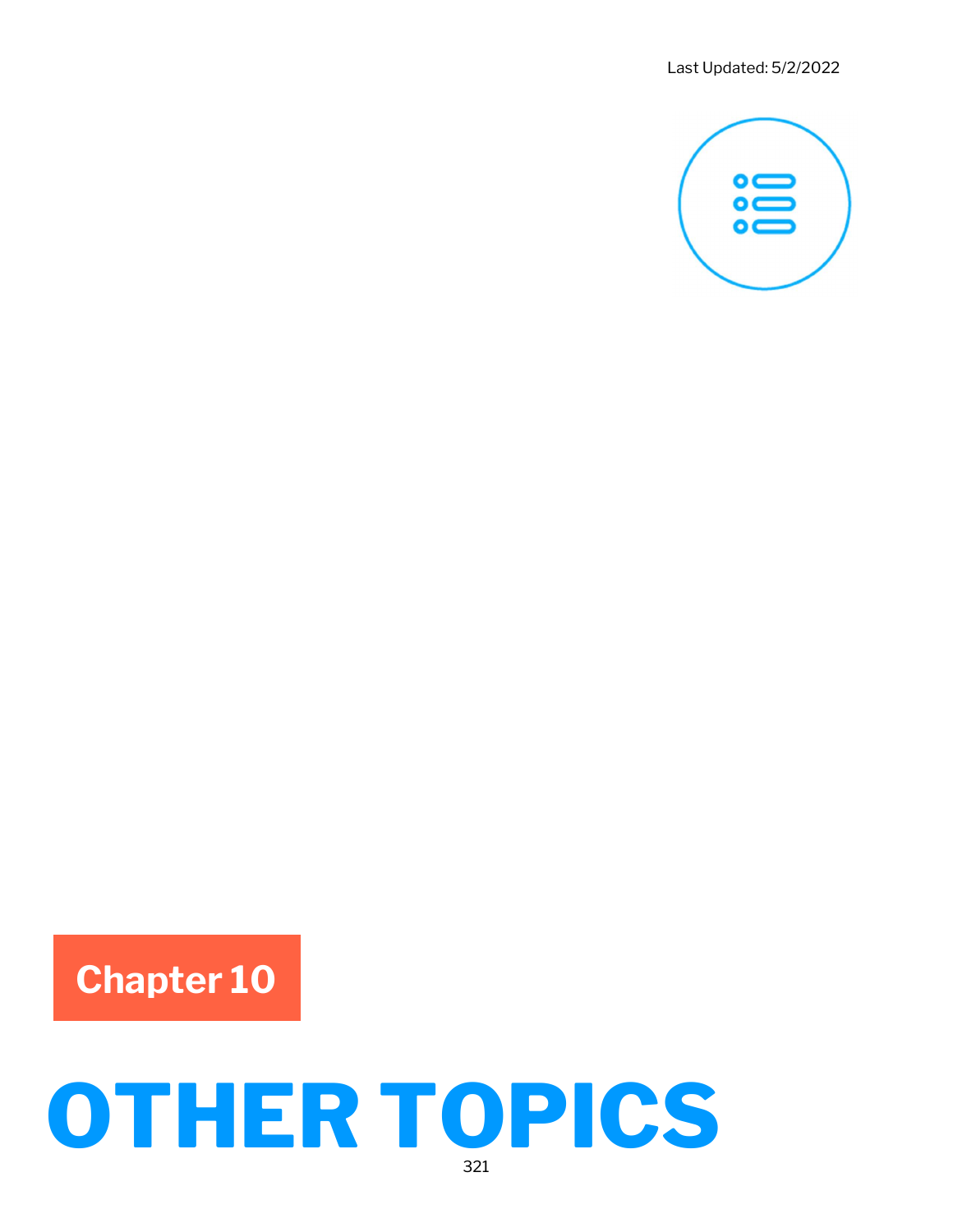### CHAPTER TEN: OTHER TOPICS

This guide covers many, but not all, of the permits that an LNG terminal needs before construction may begin and issues an advocate might consider when challenging an LNG terminal. This chapter touches on some of the permits and topics that were not covered in previous chapters. This includes coastal use permits—highlighting Louisiana's process (Section 10.A); local land use issues like easements and eminent domain (Section 10.B); how federal law preempts certain state and local laws that might otherwise be used to challenge LNG projects (Section 10.C); how port authorities are involved in LNG project development (Section 10.D); and the basics of permitting deepwater terminals (Section 10.E).

Note that this chapter only provides advocates with a basis from which to start on the permits and topics discussed herein. Advocates that want to engage meaningfully in these proceedings will need to do additional research and, if possible, consult with attorneys experienced in each area.

#### Coastal Use Permits

As introduced in Chapter 3, like the permits and permissions required under the Clean Water Act (Chapters 6 and 7) and Clean Air Act (Chapter 8), LNG applicants that cannot show that their projects will comply with the federal Coastal Zone Management Act (CZMA) will be barred from building their projects.

In other words, states like Louisiana and Texas that participate in the Coastal Zone Management Program under the Coastal Zone Management Act exercise important authority that is not preempted by FERC.<sup>1139</sup> Although the state governor does not have direct veto power over onshore or near-shore LNG facilities,<sup>1140</sup> a participating state's designated coastal management decisionmaker has authority to determine whether a proposed onshore/near-shore LNG project is consistent with the state's federally-approved coastal management plan (CMP).<sup>1141</sup> A state's CMP defines the "permissible land uses and water uses" within the state's coastal zone and establishes "[b]road guidelines on priorities of uses."<sup>1142</sup>

FERC cannot approve an onshore/near-shore LNG facility without either a declaration from the state that the project is consistent with the state's federally approved CMP, or an override of a state denial of consistency from the Department of Commerce Under-Secretary for Oceans and Atmosphere in NOAA. The CZMA specifically prohibits FERC from granting a permit to conduct an activity that will affect "any land or water use or natural resource of the coastal zone" until the state concurs with an applicant's assertion that the activity "complies with the enforceable policies" of the state's federally approved coastal management plan.<sup>1143</sup>

If the state denies a coastal consistency statement, then an applicant may appeal the state's action to NOAA, which has been delegated the authority to act on behalf of the Secretary of the U.S.

 $1141$  16 U.S.C. § 1456(c)(3)(A). A state that fails to object is presumed to be concurring with project certification. Id.

<sup>1142</sup> 16 U.S.C. § 1455(d)(2).

<sup>&</sup>lt;sup>1139</sup> Thirty-five states are eligible for the CZMA program. Only Alaska does not participate, having withdrawn in 2011. "Alaska Coastal Management Program Withdrawal." NOAA. 76 Fed. Reg. 39,857 (July 7, 2011). The CZMA is codified at 16 U.S.C. §§ 1451-1465.

<sup>1140</sup> Such veto power only exists if the LNG facility is a deepwater port.

<sup>1143</sup> 16 U.S.C. § 1456(c)(3)(A).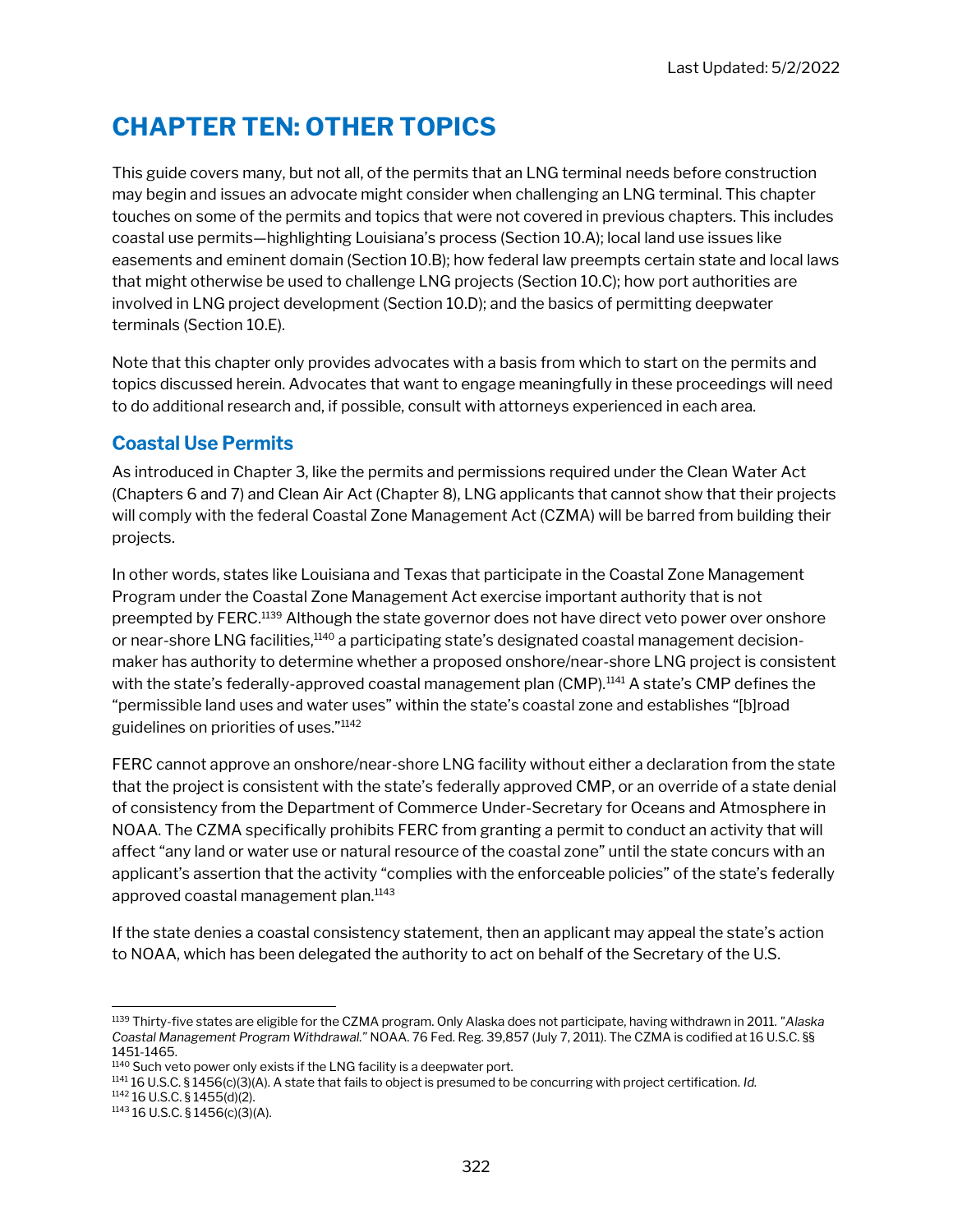Department of Commerce.<sup>1144</sup> NOAA may override the state's objection upon a finding that the activity is either consistent with the objectives or purposes of the CZMA or is otherwise necessary in the interest of national security.<sup>1145</sup> If NOAA overrules the state, then FERC and any other relevant federal agency can proceed with approving the project. $1146$  If NOAA does not overrule the state, the project is stopped and the developer's only recourse is to appeal the NOAA ruling to federal court. (Note that the Secretary of the U.S. Department of Commerce has delegated to the Under-Secretary of Commerce for Oceans and Atmosphere in NOAA the duty to hear and rule on appeals of state denials of consistency determinations.)

NOAA has rarely been asked to review a state's consistency determination—only a handful of cases in the last decade. One such appeal was for an LNG project; in 2021 NOAA agreed with Oregon that the Jordan Cove LNG project was not consistent with Oregon's CMP. <sup>1147</sup>

Unless states are sympathetic to environmental concerns or if a state has incorporated strong public-participation and environmentally friendly local ordinances into its Coastal Management Plan, using the CZMA to challenge a project can be difficult. Without consulting with an attorney experienced with your state's CMP, it can be difficult to determine what, if any, local and state rules have been incorporated into the CMP. Some such rules might be floodplain management regulations: under the National Flood Insurance Act states and local governments must establish and implement such regulations that either meet or exceed the Federal Emergency Management Agency (FEMA) requirements, known as the federal Criteria for Land Management and Use.<sup>1148</sup> If the state specifically includes these regulations within its federally-approved CMP (rather than merely incorporating them by reference<sup>1149</sup>), they would likely survive preemption.

The following section provides more information on Louisiana's coastal consistency process, which has a more transparent process than Texas. For more information on Texas, see:

 The General Land Office's ("GLO") permitting website, which describes Texas's coastal management program and links to applicant forms (https://www.glo.texas.gov/coast/coastalmanagement/permitting/index.html). Note that the Railroad Commission handles consistency determinations for applications for Texas LNG facilities as part of its Clean Water Act section 401 water quality certifications,<sup>1150</sup> but provides little online guidance; and

```
1146 15 C.F.R. § 930.130(e)(1).
```
<sup>1144</sup> NOAA is delegated the authority to perform functions prescribed in the CZMA, including administering and deciding consistency appeals. Departmental Organizational Order 10-15 § 3.01(u). Secretary of Commerce. (Dec. 12, 2011) https://www.osec.doc.gov/opog/dmp/doos/doo10\_15.html.

<sup>1145</sup> Id. Also see 15 C.F.R. § 930.120. This review is de novo, meaning that NOAA does not give deference to the state's determination, but rather makes the decision based on its own expertise, with deference to the views of interested federal agencies regarding their areas of expertise. 15 C.F.R. § 930.127(e)(1).

<sup>1147</sup> Hildebrandt, Brooklyn. "Increase in Consistency Appeals Pursuant to the Coastal Zone Management Act: Are States Taking a More Active Role in Protecting Their Coastal and Marine Resources?" ABA. (Apr. 29, 2021) https://www.americanbar.org/groups/environment\_energy\_resources/publications/mr/20210429-increase-in-consistency-

appeals/. <sup>1148</sup> 44 C.F.R. § 60.

<sup>1149</sup> See Section 10.C.1 (analyzing Algonquin Gas Transmission, LLC v. Weymouth, 919 F.3d 54 (1st Cir. 2019). https://law.justia.com/cases/federal/appellate-courts/ca1/18-1686/18-1686-2019-03-19.html.

 $^{1150}$  16 TAC § 3.93(f) ("For an activity within the boundary of the Texas Coastal Management Program (CMP), applicable state water quality requirements include the enforceable goals and policies of the CMP, Title 31, Texas Administrative Code, Chapter 501.").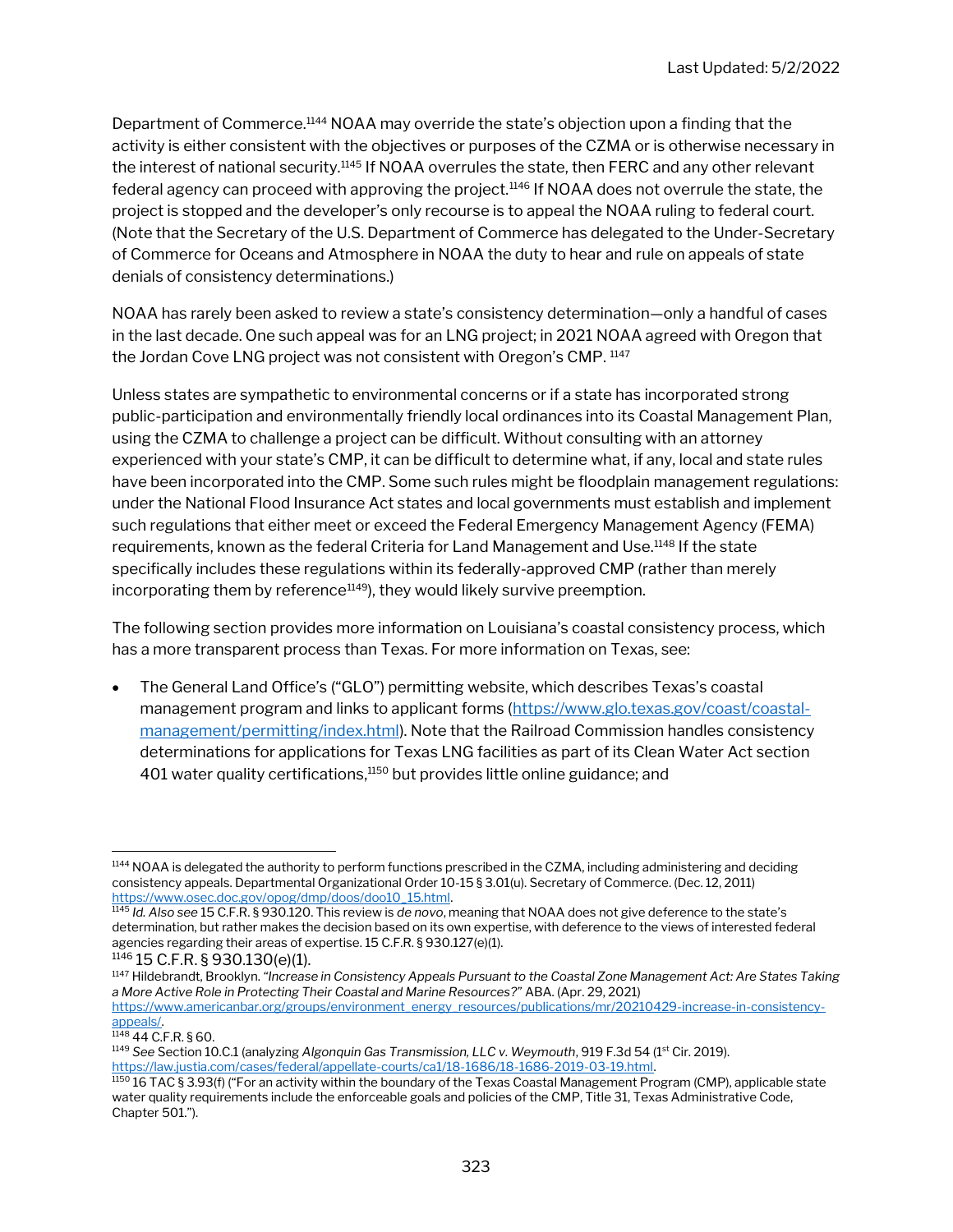The GLO's 2019-2020 biennial report (https://www.glo.texas.gov/coast/coastalmanagement/forms/files/2019-2020-cmp-biennial-report.pdf).<sup>1151</sup>

For more information on other states, one starting place is NOAA's summary of the thirty-five active coastal management plans: https://coast.noaa.gov/czm/mystate/.

#### Louisiana coastal use permits

The process for ensuring that a project is consistent with the CZMA will vary from state to state. Louisiana's process involves obtaining a coastal use permit and is highlighted here to demonstrate some issues advocates may need to consider.

What agency governs?

The Louisiana Department of Natural Resources ("LDNR") manages the state's compliance with the federal CZMA through its Office of Coastal Management ("OCM"). It establishes the state's Coastal Management Plan, which must be approved by NOAA, and decides whether to issue Coastal Use Permits ("CUPs") for activities that take place on state lands that lie within Louisiana's designated "coastal zone."<sup>1152</sup>

Although parishes can establish a local CMP to process permits that are not of state interest,<sup>1153</sup> oil and gas projects are excluded from local control, as are pipelines, energy facilities and projects using state-owned lands or water bottoms.<sup>1154</sup> Onshore or near-shore LNG projects thus are evaluated by the LDNR.<sup>1155</sup>

Note that **deepwater LNG ports** are not required to obtain a CUP, but their activities "shall be consistent to the maximum extent practicable with the state program and affected approved local programs."<sup>1156</sup> As explained in Section 10.D, the governors of adjacent states have veto power over permitting of deepwater LNG ports. The laws of the nearest adjacent coastal state, to the extent consistent with federal law, would also apply to the deepwater port project if the state's seaward boundaries, if extended beyond three miles, would encompass the port site.

What basic laws and principles must the LNDR apply?

The Louisiana State and Local Coastal Resources Management Act of 1978 ("SLCRMA") is the governing state law. Section 701H of the statute states that a project may be permitted if "after a systematic consideration of all pertinent information regarding the use, the site and the impacts of

<sup>1151</sup> Texas has a history of finding every federal license and permit consistent with its CMP, including in 2019 and 2020. "Texas Coastal Management Program Biennial Report 2019 – 2020." Texas Coastal Management Program. (Dec. 2020) at 19. https://www.glo.texas.gov/coast/coastal-management/forms/files/2019-2020-cmp-biennial-report.pdf. This isn't an anomaly; other years also have had no federal projects deemed inconsistent. E.g., "Texas Coastal Management Program Biennial Report 2013 – 2014." Texas Coastal Management Program. (Dec. 2014) at 13. https://www.glo.texas.gov/coast/coastalmanagement/forms/files/CMP-Biennial-Report-2014.pdf.

<sup>1152</sup> Federal lands are excluded from the Louisiana coastal zone, although any activity that takes place on those lands that may affect land or water use or the natural resources of Louisiana's coastal zone are subject to the CZMA's consistency provisions. Coastal Zone Management Act § 304(a).

<sup>1153</sup> The 12 parishes that have done so are Calcasieu, Cameron, Jefferson, Lafourche, Orleans, Plaquemines, St. Barnard, St. James, St. Charles, St. John the Baptist, St. Tammany and Terrebonne. "Local Coastal Management Programs." LNDR. http://www.dnr.louisiana.gov/index.cfm/page/111.

 $1154$  La. R.S.49:214.25(a)(1)(b), (f), (g) and (h).

<sup>1155</sup> An LNG project applicant must apply for a CUP by using a joint application form, addressed to both LDNR and the U.S. Army Corps of Engineers. SLCRMA, R.S. 49:214.25 and 214.30.  $1156$  La. R.S.49:214.32(A).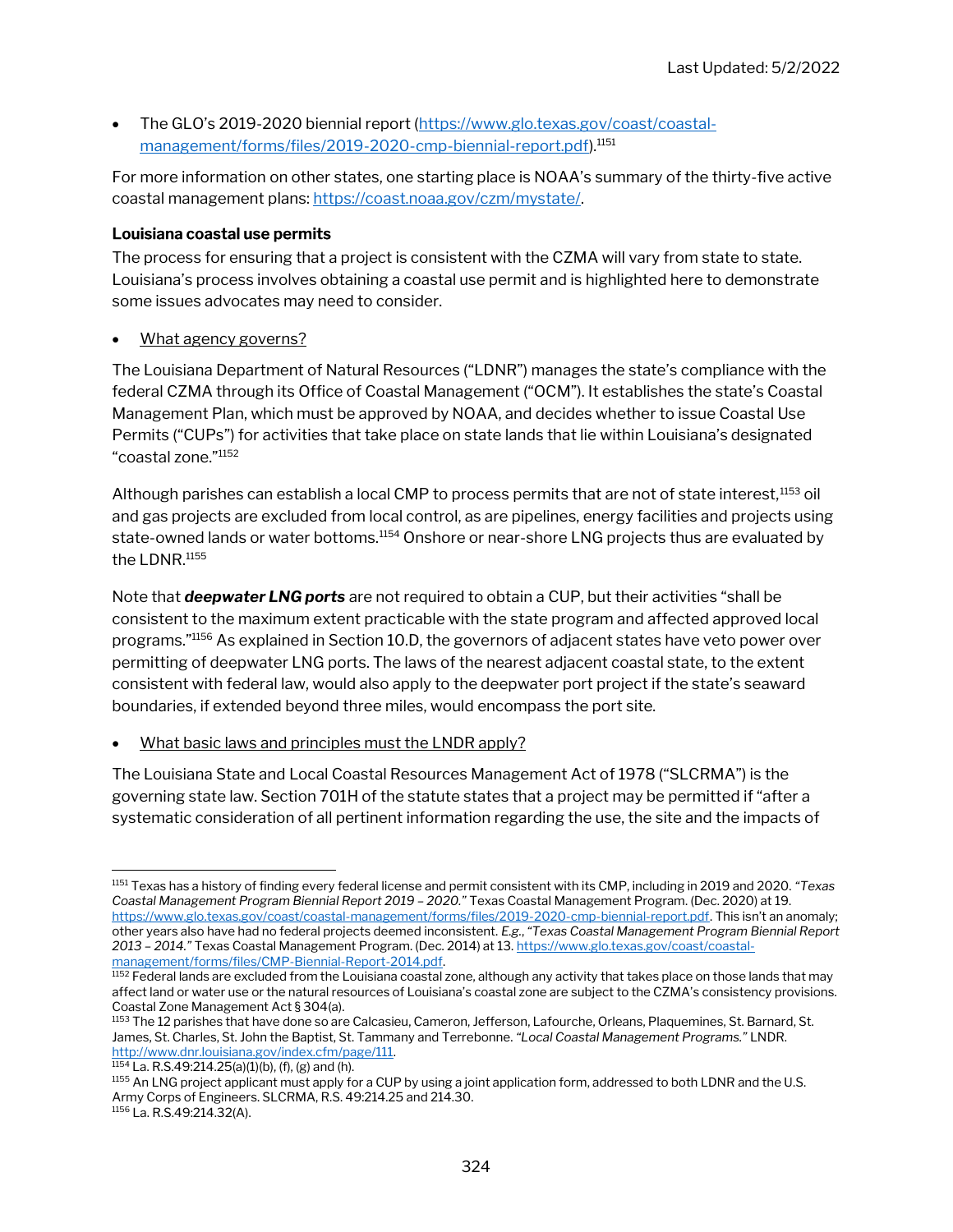the use…and a balancing of their relative significance," the LDNR finds it meets all three of the following tests:

- 1. The benefits resulting from the use "would clearly outweigh the adverse impacts that would result from compliance with the modified standard;"
- 2. No "feasible and practical alternative locations, methods, or practices" for the use exist that comply with the standard, and
- 3. The use meets one of the following three criteria:
	- a. "Significant public benefits" will result from the use, or
	- b. The use would "serve important regional, state, or national interests," including "the national interest in resources and the siting of facilities in the coastal zone identified in the coastal resources program," or
	- c. The use is coastal water dependent. $1157$

First test. Louisiana's regulations declare that the LDNR's permit decision "shall represent an appropriate balancing of social, environmental and economic factors,"1158 but the LDNR clarifies in its Coastal User's Guide that the first test is not strictly a cost-benefit analysis "because environmental harms generally cannot be quantified in monetary terms," and is "more in the nature of a subjective test," weighing "the value of the natural resources and the value to the public from the proposed use."<sup>1159</sup> The LDNR further declares that "public benefits must go to the public as a whole, not to just a few individuals in the locality, and must be measurably substantial."<sup>1160</sup> The regulations require the LDNR to consider the "extent of long term benefits or adverse impacts."<sup>1161</sup>

The regulations state that a project is of "overriding public interest" if "the public interest benefits of a given activity clearly outweigh the public interest benefits of compensating for wetland values lost as a result of the activity."<sup>1162</sup> It suggests, as examples of such projects, "certain mineral extraction, production, and transportation activities," or flood control measures for existing infrastructure.<sup>1163</sup> The LDNR Coastal User's Guide, similarly, states, "Louisiana's oil and natural gas industries are important to the state's economy, providing taxes and jobs. Proven reserves of both resources are ranked among the nation's largest."<sup>1164</sup> A critique of an LNG project, however, could challenge the actual need for the particular project and the question the extent to which the public would actually benefit, in light of the economic decline of the gas industry and the uncertainties of export.

Second test. The LDNR states that consideration of the second test "should be similar to the process provided for under Section 102 of the National Environmental Policy Act."<sup>1165</sup> It requires the LNDR to evaluate the "economic need for use and extent of impacts of use on economy of locality" and the

<sup>1157</sup> La. Admin. Code, Title 43, Part 1, Ch. 7, § 701(H)(1).

<sup>1158</sup> La. Admin. Code, Title 43, Part 1, Ch. 7, § 723(C)(8).

<sup>1159</sup> "A Coastal User's Guide to the Louisiana Coastal Resources Program." LDNR. (Rev. Jan. 2015) (hereafter, "Coastal User's Guide"), p. IV-2. https://data.dnr.la.gov/LCP/LCPHANDBOOK/FinalUsersGuide.pdf.

 $1160$  *Id.* 

<sup>1161</sup> La. Admin. Code, Title 43, Part 1, Ch. 7, § 701(F)(19).

<sup>1162</sup> La. Admin. Code, Title 43, Part 1, Ch. 7, § 700 (Definitions).

<sup>1163</sup> Id.

<sup>1164</sup> "Coastal User's Guide." p. II-1.

<sup>1165</sup> "Coastal User's Guide." p. IV-2.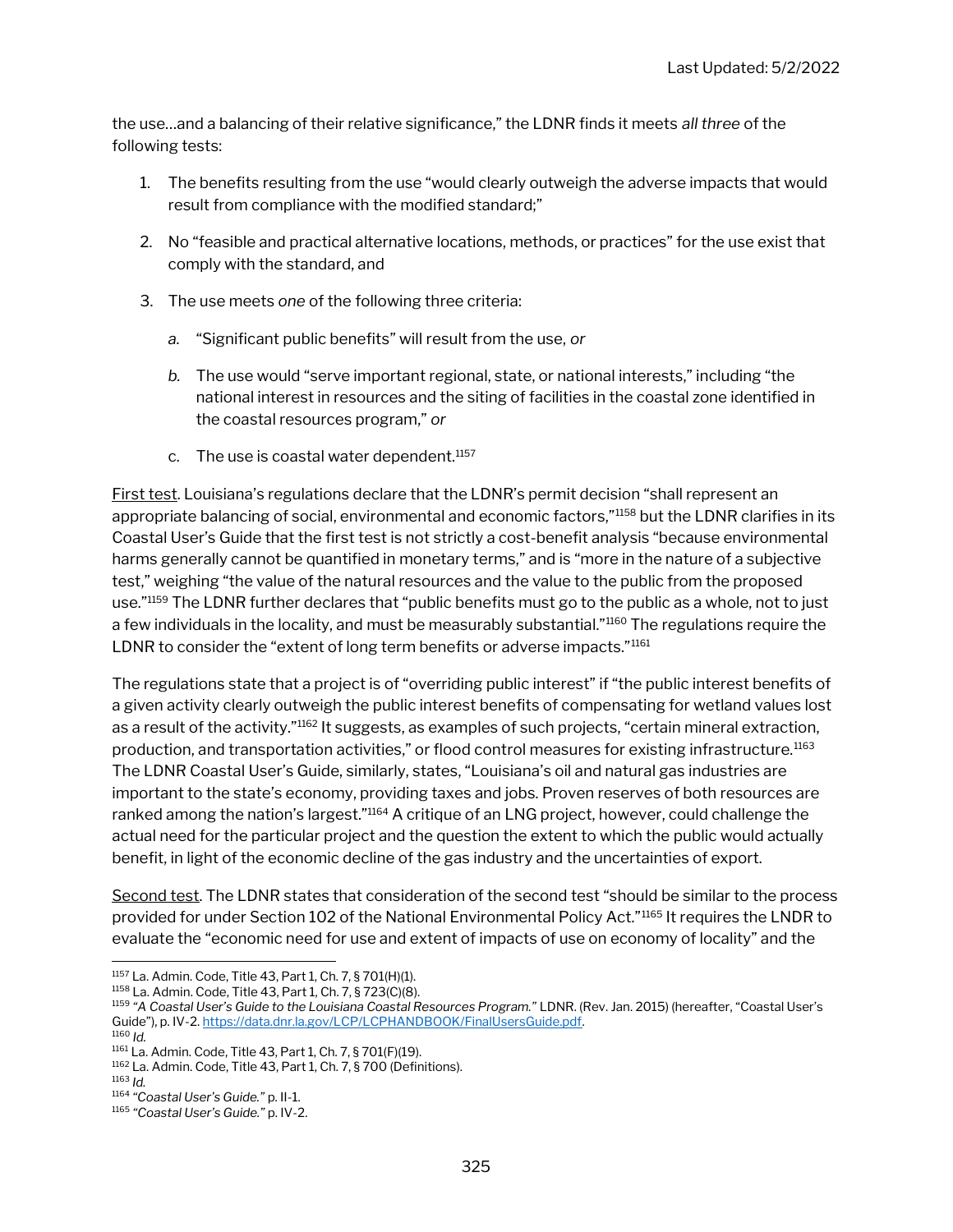"extent of resulting public and private benefits."<sup>1166</sup> This second test provides further strong support for the relevance of challenges to the actual need for the LNG project and the extent to which the public would benefit.

The LDNR also opens the door to concerns about the financial resources of the applicant. It emphasizes that the decision maker "is not held to the options economically available to the applicant," but rather includes the alternatives that "would be available to a reasonable person in a normal situation." It explains, "An undercapitalized applicant should not be permitted to damage or destroy important public resources when a well-financed one is prevented from doing so."<sup>1167</sup>

Third test. An LNG port would meet criteria (c) because it is water dependent.

#### Other rules to be aware of.

The State of Louisiana seeks to ensure that its coastal management regulations are not interpreted in such a way that landowners are denied all use of their property. The regulations state that the Coastal Use Guidelines "are not intended to nor shall they be interpreted so as to result in an involuntary acquisition or taking of property."<sup>1168</sup> This shouldn't stop a state from finding that an LNG project is inconsistent with its coastal plan, because that would be a narrow finding that would not prohibit other uses for the site.

Some legal language that could be worked into comments come from the guidelines on coastal use for all projects.<sup>1169</sup> Advocates are encouraged to read these regulations before formulating comments.

As an additional note, Louisiana's regulations do clarify that coastal use guidelines can be stronger than water and air quality laws and regulations. Compliance with air and water laws "shall be deemed in conformance" with the coastal management program "except to the extent that these guidelines would impose additional requirements."<sup>1170</sup>

Louisiana's regulations also extend its jurisdiction more broadly over wetlands than does the federal clean water laws. Louisiana's coastal use guidelines define "wetlands" as: "open water areas that are inundated or saturated by surface or groundwater at a frequency and duration sufficient to support, and under normal circumstances, do support a prevalence of vegetation typically adapted for life in saturated soil conditions."<sup>1171</sup> The definition for wetlands regulated under Section 404 of the Clean Water Act is based instead on specific criteria regarding vegetation, soils and hydrology. The LDNR notes, for example, that a bottomland hardwood site that occurs below the five-feet elevation but does not meet the hydric soils parameter for federal Clean Water Act § 404 regulatory jurisdiction would be considered jurisdictional under the Louisiana Office of Coastal Management but not by the Army Corps.<sup>1172</sup>

<sup>1170</sup> La. Admin. Code, Title 43, Part 1, Ch. 7, § 701B.

<sup>1166</sup> La. Admin. Code, Title 43, Part 1, Ch. 7, § 701F(7) and (8).

<sup>1167</sup> "Coastal User's Guide." p. IV-2.

<sup>1168</sup> La. Admin. Code, Title 43, Part 1, Ch. 7, § 701(D).

<sup>1169</sup> La. Admin. Code tit. 43 § I-701. A free source copy of the Louisiana Code on coastal use management can be found here: https://casetext.com/regulation/louisiana-administrative-code/title-43-natural-resources/part-i-office-of-thesecretary/subpart-1-general/chapter-7-coastal-management.

<sup>1171</sup> La. Admin. Code, Title 43, Part 1, Ch. 7, § 700 (Definitions).

<sup>1172 &</sup>quot;Frequently Asked Questions (FAQ)." LNDR Office of Coastal Management. http://www.dnr.louisiana.gov/index.cfm/page/1387.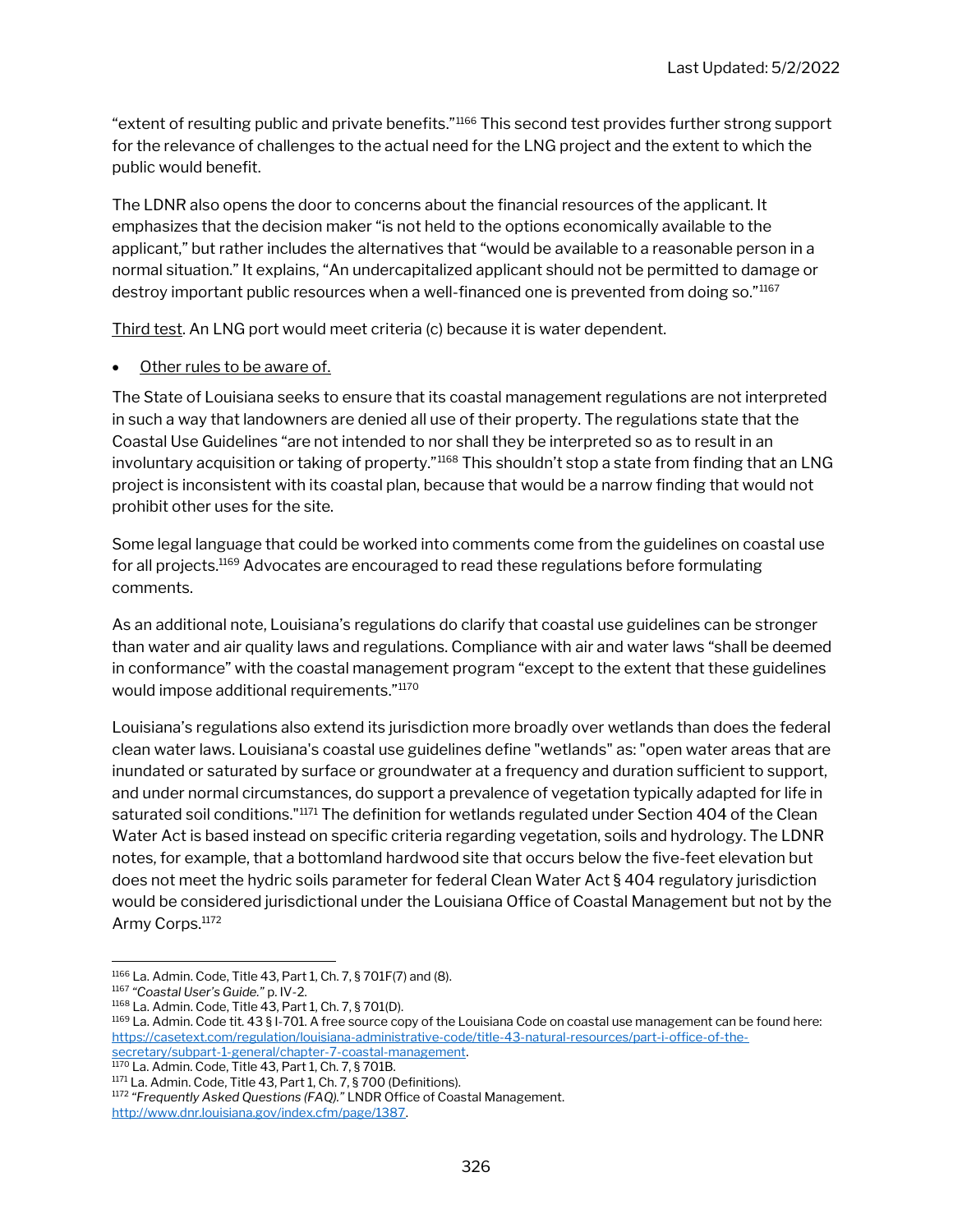Which parishes are coastal under the statute?

Certain parishes lie completely within Louisiana's coastal zone. These include: Orleans, Jefferson, St. Bernard, Plaquemines, St. John the Baptist, St. James and St. Charles. Other parishes having some portion included in Louisiana's coastal zone are (from the Texas Border to the Mississippi state line): Calcasieu, Cameron, Vermillion, Iberia, St. Mary, St. Martin, Assumption, Terrebonne Laforche, Ascension, Livingston, Tangipahoa, and St. Tammany.<sup>1173</sup> A map of the coastal zone can be accessed online at: http://www.dnr.louisiana.gov/index.cfm?md=pagebuilder&tmp=home&pid=928. All onshore LNG terminals are expected to be proposed in this coastal zone.

#### Application Process

For coastal projects like LNG terminals, LDNR directs applicants to file a joint permit application for a coastal use permit with its application for Corps permits.<sup>1174</sup> More information about the application is also available on the LDNR's webpage here: http://www.dnr.louisiana.gov/index.cfm/page/93.

#### Deadlines during the permitting process

The LDNR must make its coastal permit decision quickly. The statute states that the decision "shall be made" within 30 days after public notice or within 15 days after a public hearing, whichever is later.<sup>1175</sup> This short timeframe, it should be noted, is not required by federal law. The CZMA allows the state agency six months to concur with or object to an applicant's proposed certification.<sup>1176</sup>

Public notice must be provided within 10 days of receipt of the coastal use permit application,<sup>1177</sup> but neither the statute nor the regulations specify a public comment period. Practically speaking, any comment would have to get to the LDNR extremely quickly to have any meaningful impact on the agency's decision if that decision is to be issued just 30 days after public notice.

The coastal use permit fast track can be slowed to a somewhat more reasonable pace in two ways the holding of a *public hearing* or a *request for more information*.

The statute grants the LDNR discretion as to whether to hold a **public hearing**.<sup>1178</sup> Public notice must be provided at least 30 days in advance of any public hearings, and the hearing file must remain open for 10 days after the close of the hearing.<sup>1179</sup> But, notwithstanding any other law to the contrary, the decision to approve or deny the permit must be made within 60 days of the date on which the LDNR notified the applicant that the application was complete.<sup>1180</sup> An advocate would likely want to make an effective case for a public hearing swiftly after receiving public notice. The regulations state:

"Public hearing(s) are appropriate when there is significant public opposition to a proposed use, or there have been requests from legislators or from local governments or other local

- 1174 "Joint Permit Application." LDNR. http://www.dnr.louisiana.gov/assets/OCM/permits/JPA2010Fillable.pdf.
- <sup>1175</sup> La. R.S.49:214.30(C)(3).

<sup>1173</sup> "Coastal User's Guide." p. III-1.

<sup>1176 16</sup> U.S.C. § 1456(c)(3)(A). If not objection or concurrence is made within six months, the state's concurrence is "presumed." Id.

 $1177$  La. R.S.49:214.30(C)(2)(a).

<sup>1178</sup> A public hearing "may" be held. La. R.S.49:214.30(C)(2)(a).

<sup>1179</sup> La. Admin. Code, Title 43, Part 1, Ch. 7, § 727(B)(1) and (6).

<sup>1180</sup> La. R.S.49:214.30(C)(2)(b).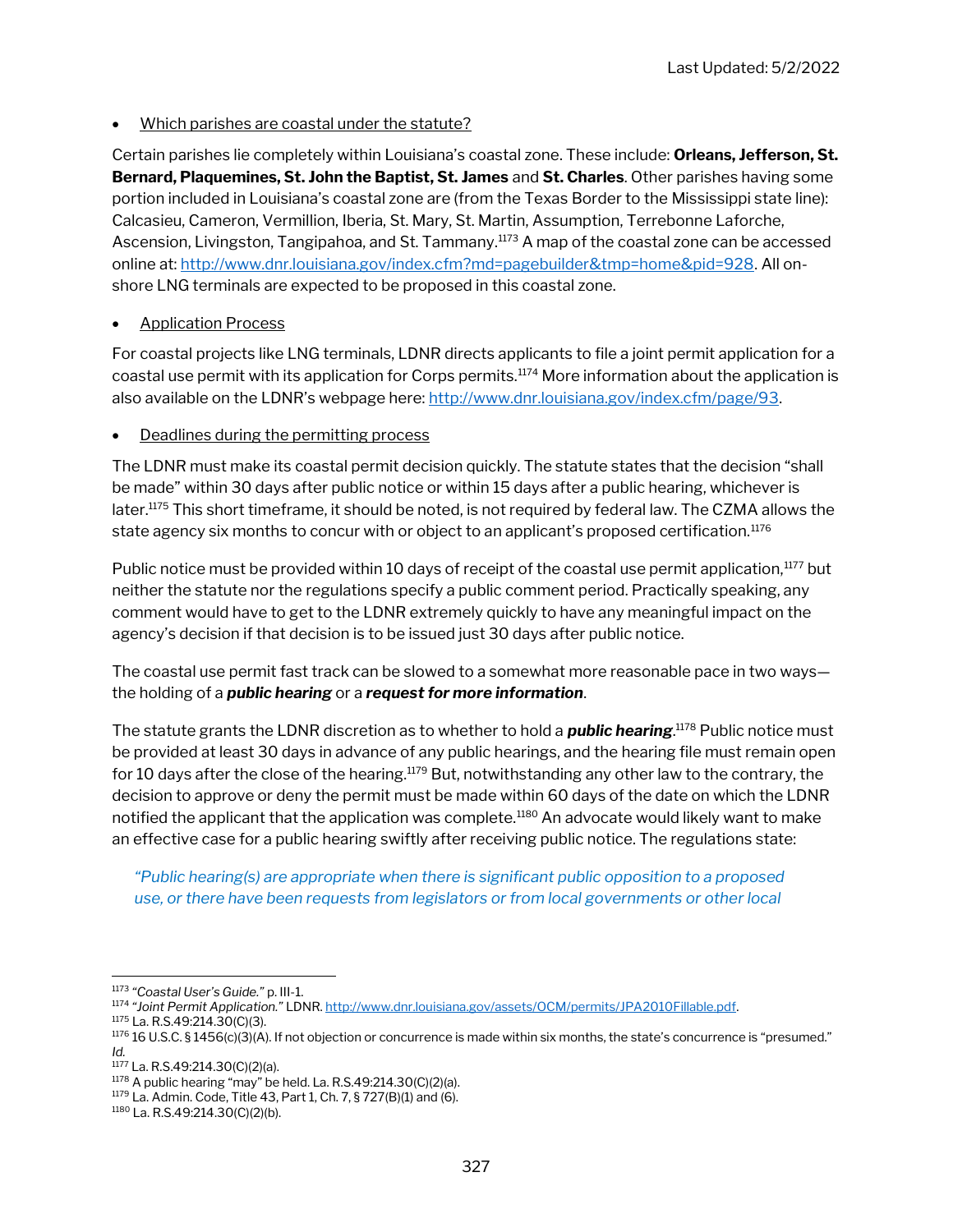#### authorities, or in controversial cases involving significant economic, social or environmental issues."<sup>1181</sup>

The LDNR may **request more information** of the applicant if it deems that it has not received all the "necessary data and information" required.<sup>1182</sup> The applicant must respond within 60 days. If the applicant does not timely respond, the LDNR may deny the application without prejudice (meaning the applicant can simply refile), withdraw it, or place it on inactive status.<sup>1183</sup> Thus, an advocate would likely want to identify any important missing information in the application swiftly and urge that the LDNR should request and obtain it.

#### Asking for reconsideration of or appealing the decision on a coastal use permit.

Once the LDNR has made a decision on a coastal use permit, any person can file a petition to the LDNR secretary for reconsideration of the decision within ten days after public notice or receipt of the final decision. The secretary must rule within 15 days of receipt of the petition and has discretion to stay the permit or notice of determination in the interim. The grounds for reconsideration are:

- 1. The decision is "clearly contrary to the law or the evidence before the secretary";
- 2. The petitioner has discovered important evidence that the petitioner could not, with due diligence, have presented to the secretary prior to the decision;
- 3. Issues not previously considered, through no fault of the petitioner, should be examined to properly dispose of the matter; or
- 4. Other grounds exist to examine issues and evidence further in the public interest.<sup>1184</sup>

Any "aggrieved person" or affected local, state or federal agency, or "any other person adversely affected by a coastal use permit decision" may bring an appeal an adverse decision by the secretary in accordance with La. R.S. 49:214.35.<sup>1185</sup> The appeal may be brought directly to the state district court—whether or not a petition to the secretary for reconsideration has been filed.<sup>1186</sup> The appeal must be filed within 30 days after the LDNR mails notice of the final decision (not after the individual receives that notice), or, if a petition for reconsideration was filed with the LDNR secretary, then within 30 days after the secretary's decision on the petition.<sup>1187</sup>

Deadlines for construction

A project must start construction within two years of the date of permit issuance and be completed within five years of the date of issuance.<sup>1188</sup> The term may be extended, on a case-by-case basis, by up to two years to start construction and up to 3 years to complete it. A 30-day extension may be granted without public notice, but longer extensions are subject to public notice and comment. Also, extension requests involving project modifications that would result in greater environmental

 $^{1187}$  La. R.S.49:214.35(E). Trial de novo shall be held upon request of any party. La. R.S.49:214.35(F).

<sup>1181</sup> La. Admin. Code, Title 43, Part 1, Ch. 7, § 723(C)(6)(c).

<sup>1182</sup> 15 C.F.R. § 930.60(a). The required data and information is described in 15 C.F.R. § 930.58(a).

<sup>1183</sup> La. R.S.49:214.30(C)(7).

<sup>1184</sup> La. R.S.49:214.35(B).

<sup>1185</sup> La. R.S.49:214.30(D).

<sup>1186</sup> La. R.S.49:214.35(D). This is unique to permits sought for LNG terminals, which normally go to the federal circuit courts under 15 U.S.C. § 717r. That statute excludes CMZA orders from the federal circuit review scheme. See 15 U.S.C. § 717r(d)(1) & (2).

<sup>1188</sup> La. Admin. Code, Title 43, Part 1, Ch. 7, § 723(C)(9)(d).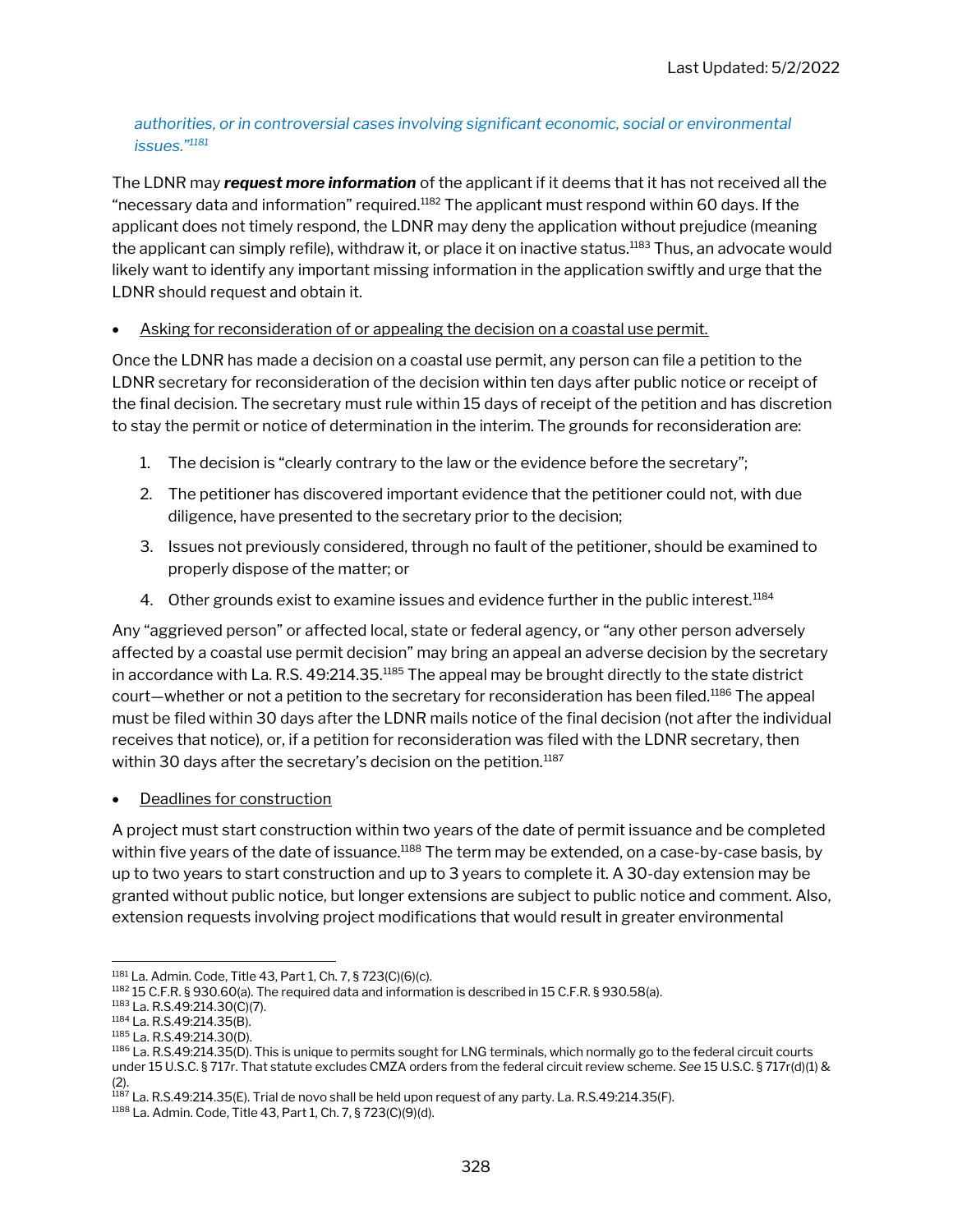impacts will be treated as new applications.<sup>1189</sup> An approval of a permit extension may be appealed on the sole ground that the proposed activity should be treated as a new application.<sup>1190</sup>

• Issues that can be raised in Louisiana's coastal review process

In addition to specific air and water quality concerns, Louisiana's regulations allow consideration of several specific issues that can be raised in a coastal review process for an LNG facility. A nonexhaustive list of issues is provided in the following table:

| <b>Cumulative impacts</b>                                                                         | The regulations require consideration of "Cumulative Impacts," defined as<br>"impacts increasing in significance due to the collective effects of a number of<br>activities." <sup>1191</sup> Significant "adverse effects of cumulative impacts" are defined<br>as adverse impacts to "avoid to the maximum extent practicable." <sup>1192</sup> Consider<br>raising any cumulative impacts that might be relevant, such as wetlands health,<br>coastal erosion, and diminished flood protection capacity.                                                                                                                                                                                                                                                                                                                                                                                                                                                                                                         |
|---------------------------------------------------------------------------------------------------|---------------------------------------------------------------------------------------------------------------------------------------------------------------------------------------------------------------------------------------------------------------------------------------------------------------------------------------------------------------------------------------------------------------------------------------------------------------------------------------------------------------------------------------------------------------------------------------------------------------------------------------------------------------------------------------------------------------------------------------------------------------------------------------------------------------------------------------------------------------------------------------------------------------------------------------------------------------------------------------------------------------------|
| <b>Emergency risks and</b><br>preparedness                                                        | The regulations for "oil, gas and other mineral activities," state: "Effective<br>environmental protection and emergency or contingency plans shall be<br>developed and complied with for all mineral operations."1193 While the section<br>emphasizes exploration, production and refining, LNG facilities are clearly gas<br>activities. Consider raising issues related to safety for nearby communities and<br>the ecosystem.                                                                                                                                                                                                                                                                                                                                                                                                                                                                                                                                                                                   |
| Land-based traffic issues                                                                         | The LDNR must consider the "existence of necessary infrastructure to support<br>the use and public costs resulting from use."1194 The regulations declare a policy<br>to "avoid to the maximum extent practicable" certain "adverse impacts,"<br>including "adverse economic impacts on the locality" and "adverse disruption<br>of existing social patterns."1195 Consider impacts in the short-term (e.g., during<br>construction) and long-term (e.g., at full permitted capacity).                                                                                                                                                                                                                                                                                                                                                                                                                                                                                                                              |
| Local development plans,<br>navigation, and recreation<br>plans; existing and<br>traditional uses | The regulations state that public and private works projects such as "ports" and<br>"public utilities" are "necessary to protect and support needed development<br>and shall be encouraged,"1196 but that they "shall, to the maximum extent<br>practicable, take place only when  consistent with all relevant adopted state,<br>local, and regional plans."1197 Consider raising how expanding LNG export<br>capacity conflicts with Louisiana's Coastal Master Plan, for example. <sup>1198</sup> In<br>addition, the LDNR must consider the "extent of impacts on existing and<br>traditional uses of the area and on future uses for which the area is suited." <sup>1199</sup><br>Also, "[u]ses shall to the maximum extent practicable be designed and carried<br>out to permit multiple concurrent uses which are appropriate for the location<br>and to avoid unnecessary conflicts with other uses of the vicinity."1200 Local<br>advocates can provide invaluable input into existing and historic uses. |

Table 10.1: Selected Issues Relevant in Louisiana's Coastal Review Permit Process

<sup>1189</sup> La. Admin. Code, Title 43, Part 1, Ch. 7, § 723(D)(5).

<sup>1190</sup> L a. Admin. Code, Title 43, Part 1, Ch. 7, § 723(D)(5)(d).

<sup>1191</sup> La. Admin. Code, Title 43, Part 1, Ch. 7, § 700 (Definitions).

<sup>1192</sup> La. Admin. Code, Title 43, Part 1, Ch. 7, § 701(G)(10).

<sup>1193</sup> La. Admin. Code, Title 43, Part 1, Ch. 7, § 719(K).

<sup>1194</sup> La. Admin. Code, Title 43, Part 1, Ch. 7, § 701(F)(10).

<sup>1195</sup> La. Admin. Code, Title 43, Part 1, Ch. 7, § 701(G)(2) and (6).

<sup>1196</sup> La. Admin. Code, Title 43, Part 1, Ch. 7, § 711(B).

<sup>1197</sup> La. Admin. Code, Title 43, Part 1, Ch. 7, § 711(B)(3).

<sup>1198</sup> "Our Plan: Louisiana's Coastal Master Plan" Coastal Protection and Restoration Authority. https://coastal.la.gov/our-plan/.

<sup>1199</sup> La. Admin. Code, Title 43, Part 1, Ch. 7, § 701(F)(11).

<sup>1200</sup> La. Admin. Code, Title 43, Part 1, Ch. 7, § 701(I).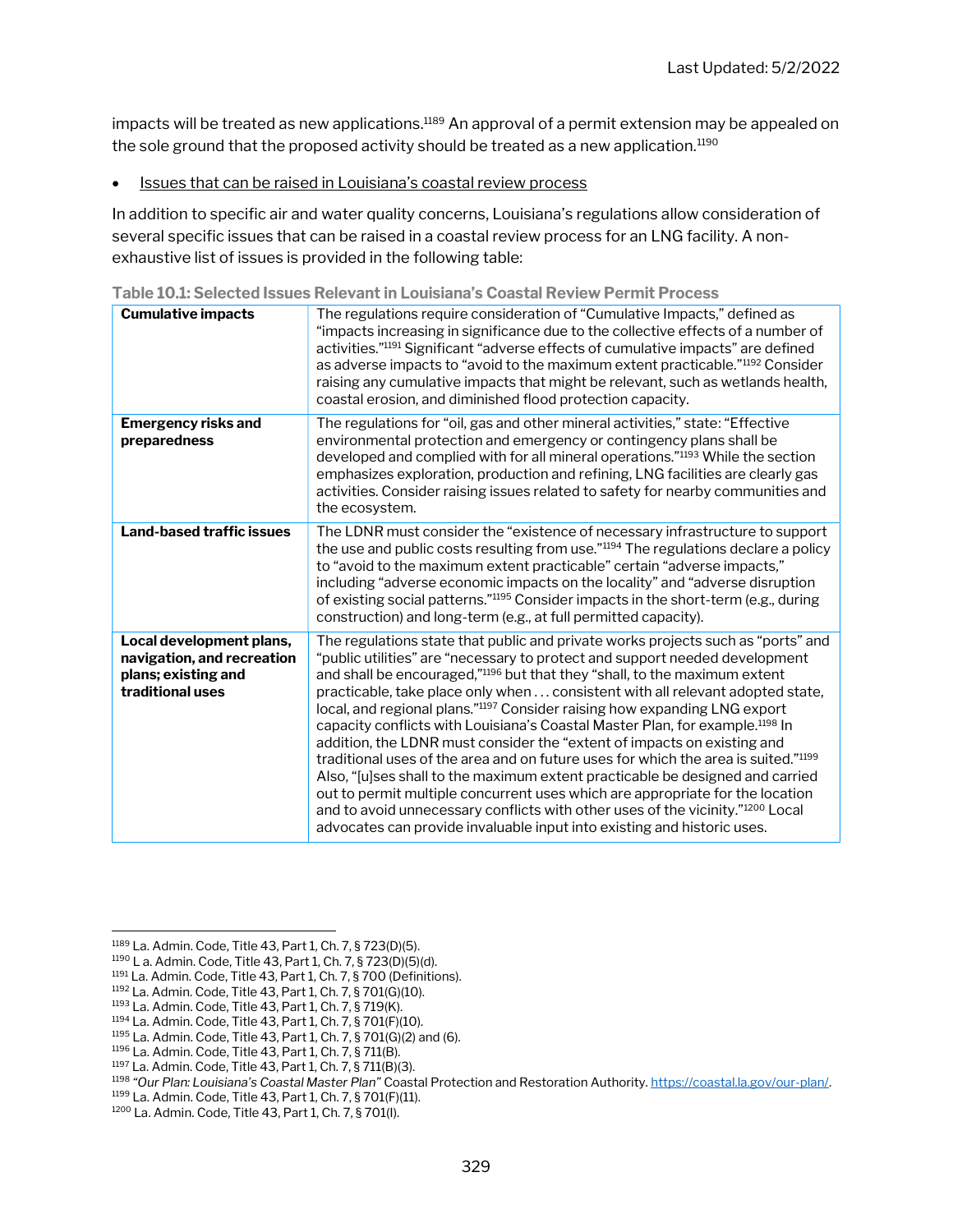| <b>Bad actor issues</b> | The law says the LDNR "shall take into consideration the permit applicant's<br>history of compliance with the provisions of the Louisiana Coastal Resources |
|-------------------------|-------------------------------------------------------------------------------------------------------------------------------------------------------------|
|                         | Program" in making its decision. <sup>1201</sup> Consider whether the applicant has<br>connections to other projects in the state.                          |

#### Local Land Use Issues: Easements and Eminent Domain

Another issue relevant to LNG facility but largely outside the scope of this guide is local land use issues of easements and eminent domain. Advocates looking to press this issue for a particular terminal should consult experienced counsel before proceeding.

If any part of the LNG facility is sited over or within state-owned lands, including underwater lands, the state lands management agency has the authority to grant or deny an easement for the proposed use. The local parish or county or even municipality may also have authority with regard to easements for crossing authorization if, for example, transport over a levee or piping under a street is involved.

A project applicant that is constructing a terminal will not be able to use eminent domain to take the land needed for the terminal's construction: LNG export terminals (approved under section 3 of the Natural Gas Act) are not statutorily authorized to use eminent domain to obtain property for their development.<sup>1202</sup> Any state or local agency with public land stewardship authority retains its power to decide whether to approve land lease or easement applications. In some states, such as Texas, the public lands commissioner is independently elected. In other states, such as Louisiana, the position is an executive branch appointment.

However, LNG pipelines are a different matter. Once a project is certified by FERC, the project sponsor can avail itself of the condemnation powers that interstate gas pipeline project sponsors enjoy under 15 U.S.C. § 717f(h), regardless of whether the land is privately or state-owned.<sup>1203</sup> This is another reason why it is so important to challenge the pipeline part of a project as well.

#### Concerns about preemption

In general, state and local laws cannot be used to override FERC's decision to certify a project (unless it is under the Clean Water Act, the Clean Air Act, or the Coastal Zone Management Act). For example, although FERC must consult with state agencies regarding local safety considerations,<sup>1204</sup> it would assert that any state or local safety permit issued to an LNG terminal "must be consistent" with its own authorization. FERC emphasizes that while it encourages cooperation between LNG applicants and local authorities, "this does not mean that state and local agencies . . . may prohibit or

<sup>1201</sup> La. R.S.49:214.30(C)(9).

<sup>1202</sup> Compare 15 U.S.C. § 717b with 15 U.S.C. § 717.

<sup>1203</sup> In a pipeline case decided by the U.S. Supreme Court in 2021, the Court held that a developer that has received a FERC certificate to build a pipeline may use eminent domain to obtain both private and state lands that it needs for the pipeline's construction. PennEast Pipeline Co., LLC v. New Jersey, 594 U.S. \_\_, No. 19-1039, 2021 WL 2653262, (U.S. June 29, 2021) ("By its terms, [15 U.S.C.] § 717f(h) authorizes FERC certificate holders to condemn all necessary rights-of-way, whether owned by private parties or States."). It's interesting to note that even though the PennEast developers won at the Supreme Court, by September 2021 they canceled the pipeline—because the project had not yet received all of its required permits, including a water quality certification in New Jersey! Disavino, Scott. "PennEast becomes the latest to scuttle a natural gas pipeline project." (Sept. 27, 2021). https://www.reuters.com/business/energy/penneast-end-development-pennsylvania-new-jerseynatgas-pipe-2021-09-27/.

<sup>1204</sup> Energy Policy Act, P.L. 109-58, § 311(d).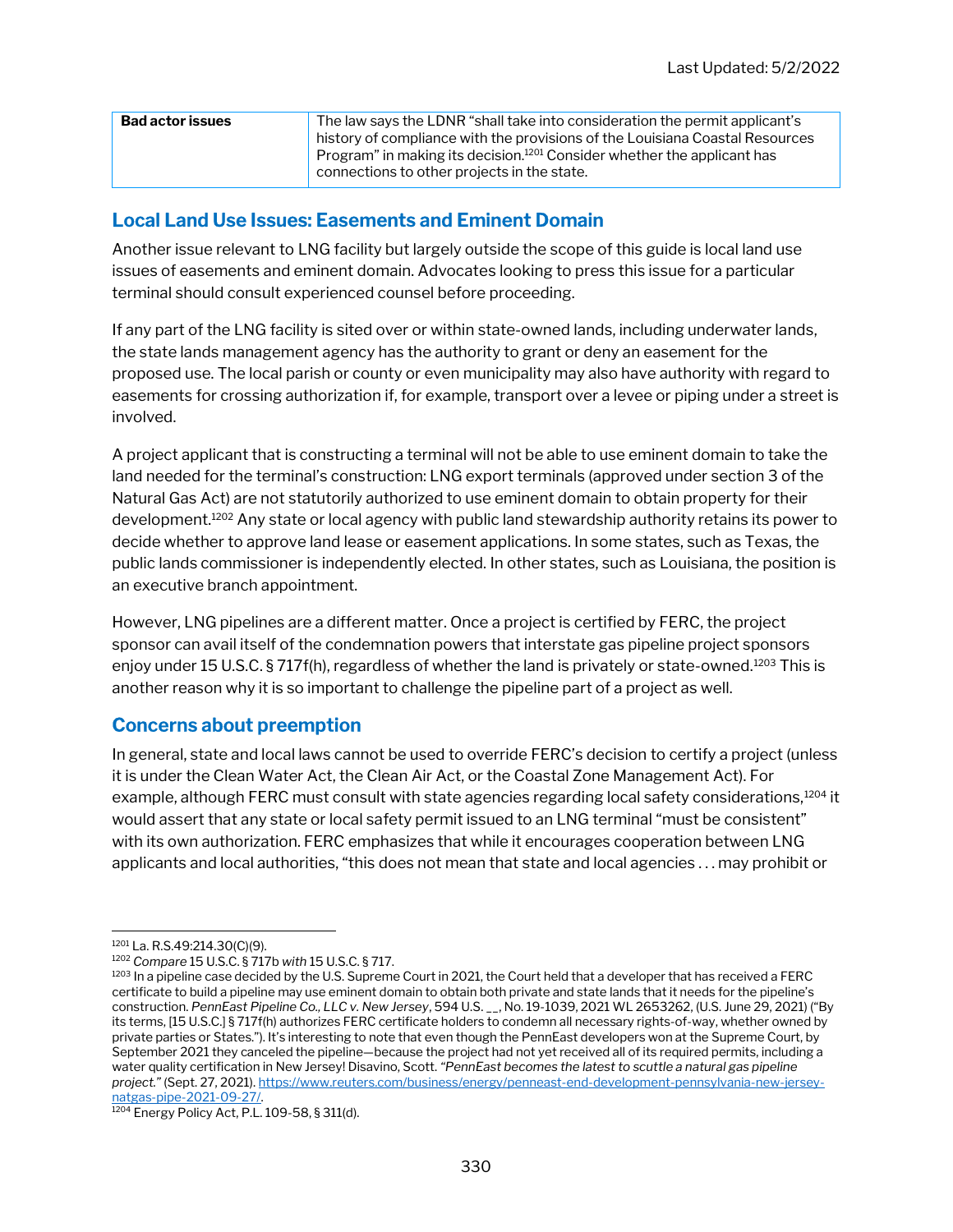unreasonably delay the construction or operation" of FERC-approved LNG facilities.<sup>1205</sup> What FERC is describing is "conflict preemption." Conflict preemption exists when compliance with both state and federal law is impossible, or where the state law stands as an obstacle to the accomplishment and execution of the full purposes and objectives of Congress.

Practically, this means that advocates pressed for resources should deprioritize fighting local and state permits (other than Clean Air Act and Clean Water Act permits) that are likely to be found to be in "conflict preemption" with FERC's authority to permit LNG terminals and pipelines, even if advocates think they can win those fights. Identifying conflict-preempted laws can be tricky, even for experienced attorneys; Sections 10.C.1 – 10.C.3 provide a basic overview of when a law might be preempted. Advocates shouldn't completely ignore these laws though: there can be good reasons to be involved with processes that are likely "conflict preempted," as described in Section 10.C.4.

#### Preemption where a regulation is an obstacle.

The U.S. Supreme Court has found that conflict preemption by the Natural Gas Act may occur when it is impossible to comply with both the federal and state/local regulations, or when the state/local regulation is an obstacle to achieving a federal objective. For example:

- In Schneidewind v. ANWR Pipeline Co., the court preempted a Michigan statute that required a public utility transporting gas in Michigan for public use to obtain the Michigan Public Service Commission's approval before issuing long-term securities.<sup>1206</sup>
- A zoning regulation in Providence, RI, that would have blocked replacement and modernizing of vaporizers at an LNG terminal was deemed preempted.<sup>1207</sup>
- A federal district court in 2020 found that the Natural Gas Act preempted a town's land use ordinances to the extent of precluding the town from preventing construction of a gas pipeline compression station through a building permit denial.<sup>1208</sup>

While states supposedly maintain their rights under the Clean Air Act, Clean Water Act and Coastal Zone Management Act, preemption has still, on occasion reached local zoning or wetland ordinances incorporated into a state's federally approved Coastal Management Plan or Clean Air Act State Implementation Plan. For example:

 The Massachusetts Office of Coastal Zone Management would not grant a coastal consistency statement under the CZMA for a gas compressor station unless the project obtained a Wetlands Protection Act permit from the Massachusetts Department of Environmental Protection, which, in turn, refused to issue such a permit until the Town of Weymouth permitted the project under its local Wetlands Protection Ordinance. The Weymouth Conservation Commission denied the

<sup>1205</sup> In re Alaska Gasline Development Corp., 171 FERC ¶16,174 (May 21, 2020), p. 88.

https://www.ferc.gov/sites/default/files/2020-06/C-7-052120.pdf. FERC's decision cites Dominion Transmission, Inc. v. Summers, 723 F.3d 238, 245 (D.C. Cir. 2013) (noting that the Natural Gas Act preempts state and local regulation to the extent it conflicts with federal regulation, or would delay construction and operation of FERC-approved facilities.) <sup>1206</sup> See Schneidewind v. ANR Pipeline Co., 485 U.S. 293, 299-310 (1988).

https://supreme.justia.com/cases/federal/us/485/293/. The court found "field preemption" related to FERC's rate regulation authority, but also conflict preemption due to the "prospect" of collision between the federal and state action even if actual collision is not inevitable.

<sup>1207</sup> Algonquin LNG v. Loqa, 79 F. Supp. 2d 49 (D.R.I. 2000). https://law.justia.com/cases/federal/districtourts/FSupp2/79/49/2522998/.

<sup>1208</sup> Empire Pipeline, Inc. v. Town of Pendleton, 472 F. Supp. 3d 25 (W.D.N.Y. 2020). https://casetext.com/case/empire-pipelineinc-v-town-of-pendleton.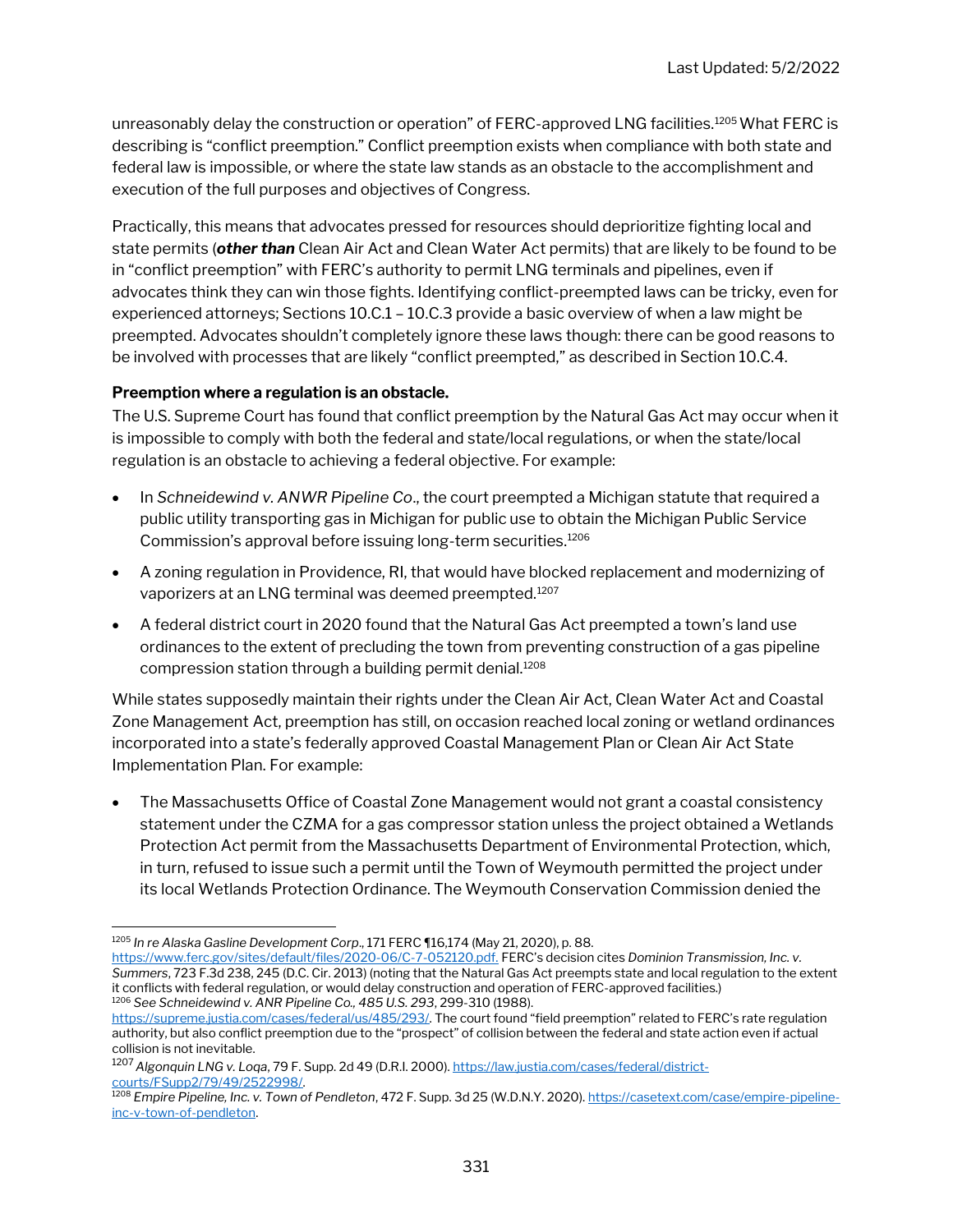local permit. The court found the local ordinance to be subject to conflict preemption.1209 The decision is hard to justify given that the requirements of the local ordinance were likely relevant to the goals of the CZMA, but merely incorporating a statute or ordinance by reference into a state Coastal Management Plan does not appear to be sufficient to ensure exemption from preemption.

 In another case, a Maryland environmental agency refused to process a Clean Air Act permit because Maryland's air regulations (at Md. Code § 2–404(b)(1)) required a showing that the facility had obtained local zoning approval (which had been denied) or otherwise complied with "applicable" local zoning regulations. Noting that "laws that are part of a state's [Clean Air Act implementation plan ("SIP")] are not preempted, unless the NGA says otherwise"—the court found that § 2–404(b)(1) had been incorporated by reference into Maryland's SIP and "therefore saved from preemption by the NGA."<sup>1210</sup>

Unfortunately for Maryland, the language of § 2–404(b)(1) was insufficient to escape the NGA's preemptive reach because the second clause of the regulation looped the NGA back in. The second clause of  $\S 2-404(b)(1)$  asked whether the applicant had failed to comply with "applicable" local zoning laws—the only way Maryland's refusal to process the permit could be justified. Interpreting "applicable" to mean "not preempted by the NGA," the court remanded the case to Maryland's environmental agency to identify a local zoning law that had not been preempted that could justify the agency's inaction.<sup>1211</sup>

#### Preemption where related infrastructure is part of LNG facility construction or operation.

The extent to which any state utility authority or other state regulatory agency has jurisdiction over intrastate pipelines or other construction related to an LNG facility depends on whether the infrastructure is deemed to be part of the construction or operation of the LNG facility. The First Circuit Court of Appeals denied Rhode Island's attempt to exercise its permitting authority over coastal dredging in connection with an LNG terminal. The court ruled that the incident dredging was "part of the construction and operation" of the LNG terminal, and thus any state agency permitting power was preempted by FERC's jurisdiction.<sup>1212</sup>

#### Potential avoidance of preemption based on indirect effect and different purpose.

State and local laws that have only an indirect effect on interstate gas facilities generally are not preempted. Local regulation with respect to matters or activities that are separate and distinct from subjects of federal regulation "may be permissible if they do not impede or prevent the accomplishment of a legitimate federal objective."<sup>1213</sup> While state and local governments may be

<sup>1209</sup> Algonquin Gas Transmission, LLC v. Weymouth, 919 F.3d 54 (1<sup>st</sup> Cir. 2019). https://law.justia.com/cases/federal/appellatecourts/ca1/18-1686/18-1686-2019-03-19.html.

<sup>&</sup>lt;sup>1210</sup> Dominion Transmission, Inc. v. Summers, 723 F.3d 238, 244 (D.C. Cir.), judgment entered, 529 F. App'x 3 (D.C. Cir. 2013). 1211 Dominion Transmission, Inc. v. Summers, 723 F.3d 238, 245 (D.C. Cir. 2013). https://casetext.com/case/dominiontransmission-inc-v-summers.

<sup>1212</sup> Weaver's Cove Energy LLC v. Rhode Is. Coastal Resources Mgt. Council, 589 F.2d 458, 472-74 (1<sup>st</sup> Cir. 2009). Also see the following cases finding conflict preemption: National Fuel Gas Supply Corp. v. Town of Wales, No. 12-CV-034S, 2013 WL 5739033 (W.D.N.Y. Oct. 22, 2013) (noise levels); Dominion Transmission v. Town of Myersville Town Council, 982 F. Supp. 2d 570 (D.Md. 2013) (stormwater management, soil erosion); Colorado Interstate Gas Co. v. Wright, 707 F. Supp. 2d 1169 (D. Kan. 2010) (natural gas storage); Northern Nat. Gas Co. v. Munns, 254 F. Supp. 2d 1103 (S.D. Iowa 2003) (maintenance of agricultural land); Algonquin LNG v. Loqa, 79 F. Supp. 2d 49 (D.R.I. 2000) (zoning safety, and construction). <sup>1213</sup> Algonquin LNG v. Loqa, 79 F. Supp. 2d at 53. Also see Schneidewind, 485 U.S. at 308.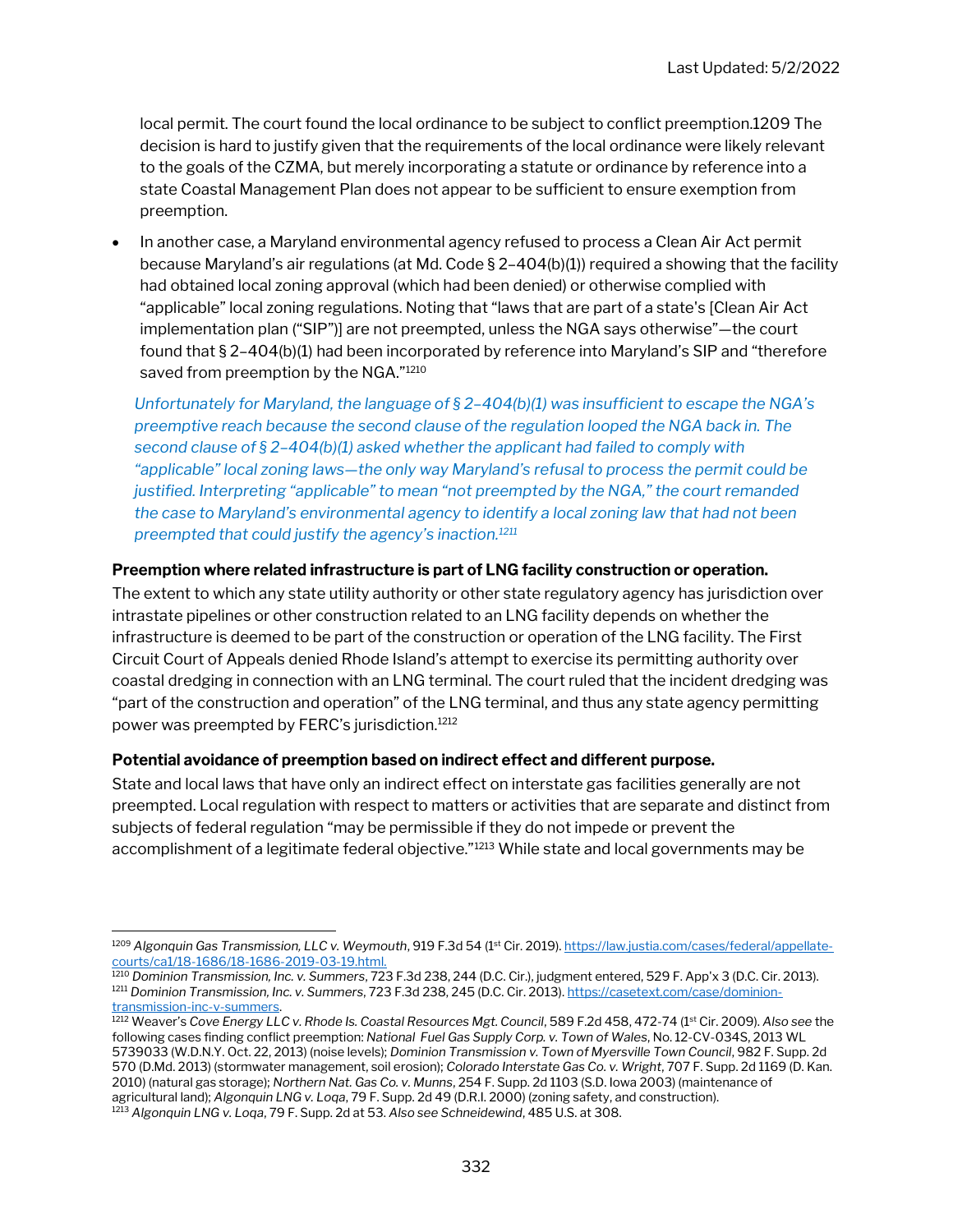preempted from establishing LNG setback rules for safety purposes,<sup>1214</sup> for example, a state or local government may be able to apply setback rules to preserve the aesthetics of an area if the rule is included in its Coastal Management Plan.<sup>1215</sup>

#### Relevance of state or local law to NEPA or CZMA review even when preempted.

Even where a local or state standard may be preempted by FERC, a concerned local government or advocate may wish to raise it as evidence of risk as part of the public interest review under the Natural Gas Act, the environmental review under NEPA or the CZMA balancing of risks and impacts. While FERC, as lead agency under NEPA, has chosen at times to ignore state laws requiring more stringent analysis of risk,<sup>1216</sup> such dismissal of safety policies could be subject to challenge. The local government, after all, typically provides staff and resources for emergency response and may well be the first line of defense in a disaster, while the local community is likely to be the hardest hit by the disaster's impacts.

#### What about port authorities?

While port authorities in Louisiana and Texas do not have permit-granting powers for LNG facilities, they do play key roles in LNG siting. Port authorities typically lease facilities for LNG terminals. For example, Tellurian, Inc. announced that it will soon sign a long-term lease with the Louisiana Port Authority for its proposed Driftwood LNG terminal, so that the company can prepare the site for construction.<sup>1217</sup>

Their harbor dredging and maintenance activities can facilitate initiatives that involve larger ships. The Port of South Louisiana,<sup>1218</sup> for example, recently persuaded the Army Corps to conduct dredging to deepen the Mississippi River Ship Channel from Baton Rouge to the Gulf of Mexico by 50 feet, to accommodate larger shipping vessels.<sup>1219</sup>

Port authorities develop capital improvement plans as well as operational plans that may involve multimodal transportation assets both on and off the immediate port property of relevance to LNG

<sup>1214</sup> Federal regulations establish safety setbacks for LNG facilities. Each LNG container and transfer system must have a thermal radiation protection zone beyond the impoundment (spill control) area, and a flammable vapor dispersion exclusion zone around the facility large enough to address the part of a potential vapor cloud that could be flammable. 49 C.F.R. §§ 193.2057 and 193.2059. Similarly, FERC's rules for environmental review require the applicant to quantify "existing noise levels at noise-sensitive areas," including "any areas covered by relevant state or local noise ordinances," and show the project will comply with both federal and local "applicable noise regulations." 10 C.F.R. § 380.12(k)(2) and (4)(v).

<sup>1215</sup> While not a Natural Gas Act case, a federal court upheld the power of the city of Grand Prairie, TX, to impose a setback rule despite the Pipeline Safety Act's express preemption of safety rules, 49 U.S.C. § 60104(c), finding the local law was "not a safety standard in letter, purpose, or effect." Texas Midstream Gas v. City of Grand Prairie, 608 F.3d 200 (5th Cir. 2010). <sup>1216</sup> One journal article noted, for example, that in the EIS process for an LNG project, the California Coastal Act required the hazard analysis to include consideration of worst-case events, but FERC did not include such analysis in its draft EIS, as its practice is to screen out low probability risks. The project, Sound Energy Resource's proposed Long Beach Terminal, was abandoned for other reasons. Similarly, FERC dismissed worst-case concerns in deliberations over the restart of the Cove Point LNG terminal where local citizens raised concern about the close proximity of the Calvert Cliffs Nuclear Plant. Nafday, Avinash. "Regulatory Compliance for Marine LNG Import Terminals in California." J Leg. Aff. Dispute Resolut. Eng. Constr. 4(3):55-66, 58 (2012). https://ascelibrary.org/doi/pdf/10.1061/%28ASCE%29LA.1943-4170.0000090.

<sup>&</sup>lt;sup>1217</sup> Weber, Harry. "Tellurian to prepare Driftwood LNG site for construction, build new pipeline." S&P Global. (June 22, 2021) https://www.spglobal.com/platts/en/market-insights/latest-news/natural-gas/062221-tellurian-to-prepare-driftwood-lngsite-for-full-construction-build-new-pipeline.

<sup>1218</sup> The Port of South Louisiana is governed by a seven-member Board of Commissioners. Its jurisdiction covers three parishes – St. Charles, St. James and St. John the Baptist.

<sup>&</sup>lt;sup>1219</sup> McCormack, Frank. "Lower Miss deepening will have regional, national impacts." Waterways Journal. (Oct. 16, 2020) https://www.waterwaysjournal.net/2020/10/16/lower-miss-deepening-will-have-regional-national-impacts/.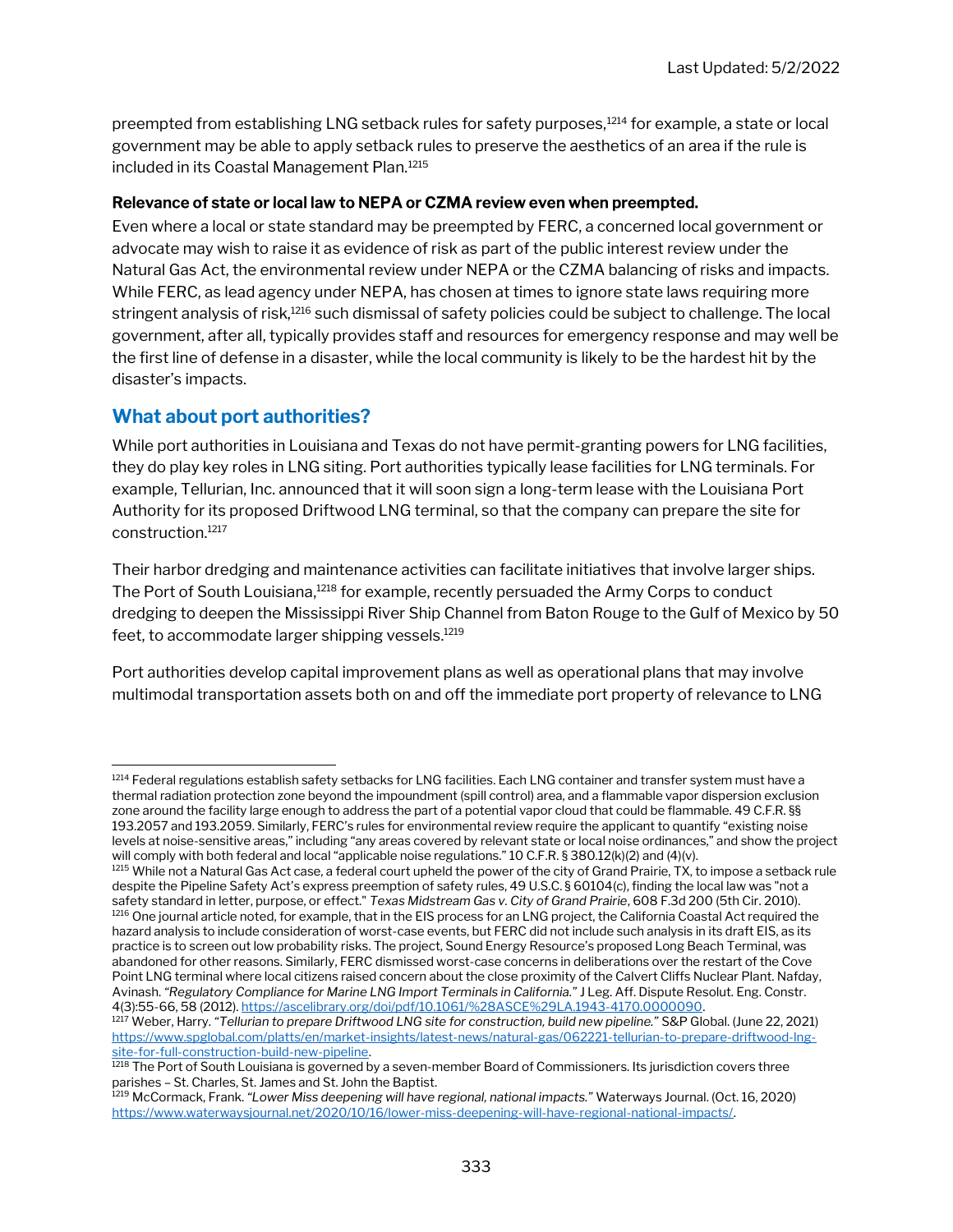facilities. Monitoring of port authority development plans can provide insights into the potential for future private projects such as LNG terminals.

#### What permitting requirements apply to deepwater terminals?

This guide has largely focused on the permits required by on-shore LNG terminals. This guidance does not necessarily apply to deepwater (offshore) facilities. Deepwater ports are located beyond the territorial limits of the United States (generally beyond three nautical miles from the U.S. baseline which is typically the mean low-water mark, but the threshold is nine nautical miles in Louisiana and on the Gulf Coast of Mexico).<sup>1220</sup> Facilities closer to the shore are regulated by FERC-review the documentation for the specific project to determine which rules apply.

Deepwater LNG facilities benefit from an expedited license process established under the Deepwater Port Act (DPA).<sup>1221</sup> The statute states that its mission is to "promote the construction and operation of deepwater ports as a safe and effective means of importing crude oil and gas into the United States while minimizing tanker traffic and risks attendant thereto," while also protecting the marine and coastal environment, "to prevent or minimize any adverse impact which might occur as a consequence of the development of such ports."<sup>1222</sup> Deepwater terminals require authorization by: MARAD, EPA, the governors of adjacent coastal states, and FERC, as the next sections explain. Advocates looking to challenge a deepwater terminal should consult with an experienced attorney to determine which actors may be most sympathetic to advocates' concerns about the project before proceeding with a challenge.

#### The U.S. Maritime Administration (MARAD), the Coast Guard, and other agencies

MARAD, which is part of the Department of Transportation (DOT), is empowered to decide whether to grant a Deepwater Port Act (DPA) license.<sup>1223</sup> The application for a DPA license must include not only the Deepwater Port Act application but all EPA permits/approvals applications.<sup>1224</sup>

The U.S. Coast Guard administers the application process for a DPA license—including project engineering, operations, safety,<sup>1225</sup> and environmental reviews, and serves as lead agency for compliance with NEPA.<sup>1226</sup> MARAD reviews the financial information, prepares the record of decision, and makes the substantive decision. The Secretary of Transportation issues any DPA license.<sup>1227</sup> (A

<sup>1220 33</sup> U.S.C. § 1501(a)(1); see also 33 U.S.C. § 1502(9)(A). The territorial limits can vary state-by-state. <sup>1221</sup> Deepwater Port Act, 33 U.S.C. §§ 1501-1524.

 $1222$  33 U.S.C. § 1501(a). Note that although the statute emphases import facilities, it governs export facilities too.

<sup>1223</sup> The statute grants the power to the USDOT, which delegates the power to MARAD. 49 C.F.R. § 146(s).

<sup>1224</sup> 33 C.F.R. § 148.105(z) and (bb), and 33 U.S.C. 6 1518(a)(1).

 $1225$  The Coast Guard is responsible for matters related to navigation safety, vessel engineering and safety standards, and all matters pertaining to equipment and facility safety in or adjacent to navigable waters up to the last valve immediately before the receiving LNG tanks. It also is tasked with informing FERC of safety issues. 33 U.S.C. § 1221 et seq. It also issues a Letter of Recommendation as to the suitability of the waterway for LNG-related marine traffic. Guidance for issuance of such letters is contained in the Coast Guard Navigation and Vessel Inspection Circular 01-2011. Also see 33 U.S.C. § 1504(f) regarding the need to comply with NEPA regarding deepwater port applications.

<sup>1226</sup> The DPA authorizes the Secretary of DOT to license deepwater ports. The Secretary delegated to the Coast Guard authority to process licenses under the DPA, which delegation was confirmed by the Homeland Security Act of 2002. See 49 C.F.R. § 1.46(s) and the Homeland Security Act of 2002, §§ 888 and 1512(d).

<sup>1227</sup> See "Memorandum of Understanding on Deepwater Port Licensing" White House Task Force on Energy Project Streamlining. (May 20, 2004)

https://www.dco.uscg.mil/Portals/9/DCO%20Documents/5p/5ps/Operating%20and%20Environmental%20Standards/OES-2/DWP/dwp\_white\_house\_task\_force\_energy\_streamlining.pdf?ver=2017-07-26-102702-223. This MOU was issued pursuant to Presidential Executive Order 13212: Actions to Expedite Energy Related Projects. 66 Fed. Reg. 28357 (May 18, 2001).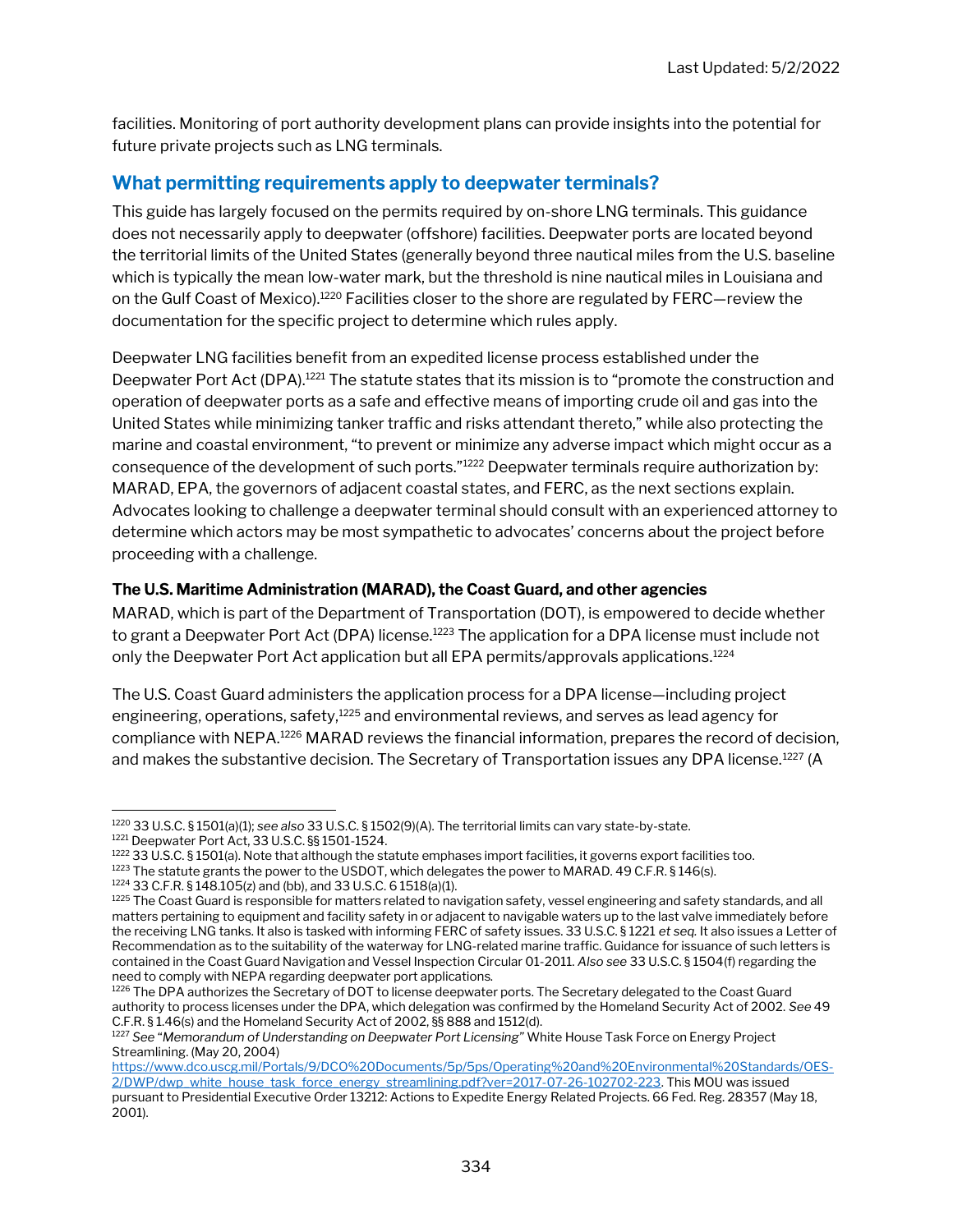May 20, 2004 White House Task Force on Energy Project Streamlining memorandum was signed by 10 agencies outlining how these agencies coordinate in the licensing of deepwater ports.<sup>1228</sup>)

The DPA gives MARAD 330 days from receipt of a complete license application to make a final determination, although it can suspend the "clock" if outstanding information needs exist.<sup>1229</sup> MARAD makes its determination with consultation or comments from the EPA and the nearest coastal state (which it identifies). The U.S. Coast Guard's regulations require that deepwater LNG projects submit the information required for a Rivers and Harbors Act Section 10 permit and a Clean Water Act section 404 permit with their application for a deepwater port license.<sup>1230</sup>

EPA must provide a recommendation—and must make and provide notification of its own permit decisions—to the Secretary of Transportation within 45 days after the last public hearing on the license application.<sup>1231</sup> (For more on EPA's role, see Section 10.E.2.)

The Secretary of Transportation cannot issue the DPA permit if EPA informs the Secretary that the port will not conform with applicable provisions of the Clean Air Act, Clean Water Act, or MPRSA.<sup>1232</sup> EPA can request that the license for the deepwater port be "conditioned" upon the applicant receiving the required Clean Air Act permits from EPA before any construction or operational activity that requires a permit can occur.<sup>1233</sup> While applicants for deepwater port licenses purportedly must demonstrate that the requirements of Clean Water Act section 401(a)(1) for maintenance of state water quality standards will be satisfied,<sup>1234</sup> they do not have to submit this information to the state.

The Department of Transportation has jurisdiction to regulate oil spill prevention requirements for deepwater ports and their associated vessels as well as transportation-related onshore facilities.<sup>1235</sup>

Additionally, for Clean Air Act purposes, deepwater ports will typically be permitted by EPA rather than states, as discussed in Section 8.D. Other statutes that may come into play include the Endangered Species Act,<sup>1236</sup> Coastal Zone Management Act, Magnuson Stevens Fishery Conservation and Management Act,<sup>1237</sup> Marine Mammal Protection Act,<sup>1238</sup> and National Historic Preservation Act.

<sup>1228 &</sup>quot;Memorandum of Understanding on Deepwater Port Licensing" White House Task Force on Energy Project Streamlining. (May 20, 2004)

https://www.dco.uscg.mil/Portals/9/DCO%20Documents/5p/5ps/Operating%20and%20Environmental%20Standards/OES-2/DWP/dwp\_white\_house\_task\_force\_energy\_streamlining.pdf?ver=2017-07-26-102702-223.

<sup>1229</sup> 33 U.S.C. § 1504.

<sup>1230</sup> 33 C.F.R. § 148.105(aa).

<sup>1231 33</sup> U.S.C. § 1504(e)(2). MARAD may issue the license without EPA's approval if EPA does not meet that 45-day deadline. 33 U.S.C. § 1503(c)(6).

<sup>1232</sup> 33 U.S.C. § 1503(c)(6).

<sup>1233</sup> EPA. "EPA's Liquefied Natural Gas Regulatory Roadmap." EPA-230-B-06-001. Nov. 2006, p. 6. https://www.epa.gov/sites/default/files/2015-08/documents/lng\_regulatory\_roadmap.pdf.

 $1234$  33 C.F.R. § 148.105(i)(1)-(2).

<sup>1235</sup> Clean Water Act, § 311(j)(1)(c) and Executive Order 127777.

<sup>1236 16</sup> U.S.C. § 1856, et seq. The National Oceanic and Atmospheric Administration (NOAA), which has a National Marine Fisheries Service, advises on Endangered Species Act compliance for deepwater port applications. See "Memorandum of Understanding Related to the Licensing of Deepwater Ports." White House Task Force on Energy Project Streamlining. (May 20, 2004) at 5

https://www.dco.uscg.mil/Portals/9/DCO%20Documents/5p/5ps/Operating%20and%20Environmental%20Standards/OES-2/DWP/dwp\_white\_house\_task\_force\_energy\_streamlining.pdf?ver=2017-07-26-102702-223. <sup>1237</sup> 50 C.F.R. § 600.

<sup>1238 16</sup> U.S.C. § 1382, implemented by the National Marine Fisheries Service (NMFS) within NOAA.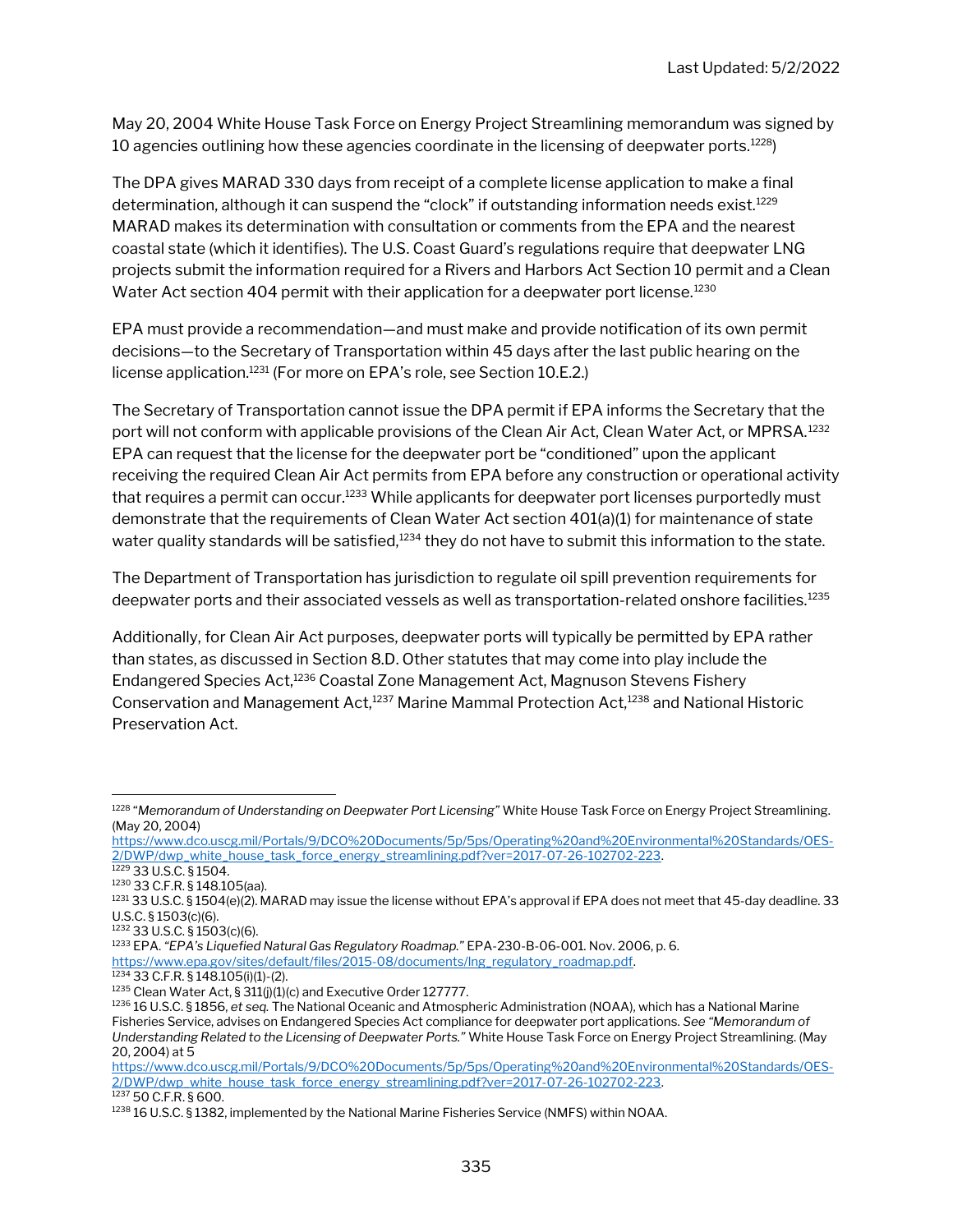Also, if a deepwater or onshore/near-shore LNG facility has a structure that could affect navigable airspace, Federal Aviation Administration (FAA) rules would require marking and lighting.<sup>1239</sup>

#### EPA's responsibilities

EPA has the power to decide whether to grant an air pollution permit for a deepwater LNG port under the Clean Air Act.<sup>1240</sup> Included in the scope of the air permit are emissions from the deepwater port itself and from "activities connected, associated, or potentially interfering with the use or operation of any such port,"<sup>1241</sup> such as any carrier that is moored to the LNG port (the air pollutant emissions resulting from the transfer of gas to the port.<sup>1242</sup> Its decision is based not only on federal law, but also on the air pollution regulations that would otherwise apply within the "nearest adjacent coastal State" consistent with federal law—i.e., the state whose seaward boundaries, if extended beyond 3 miles, would encompass the site of the deepwater port.<sup>1243</sup>

EPA also has the authority to decide whether to grant or deny a water pollution discharge permit under the Clean Water Act, pursuant to the National Pollution Discharge Elimination System (NPDES). Also, for discharges into the territorial sea or beyond, the NPDES permit must comply with EPA's Ocean Discharge Criteria.<sup>1244</sup> The Clean Water Act provides that EPA issuance of a section 402 NPDES permit to a "new source" is subject to review under NEPA.<sup>1245</sup> Generally, the facility must fall within an industrial category for which new source performance standards have been developed,<sup>1246</sup> and EPA has not promulgated new source performance standards for deepwater ports or LNG terminals, whether based on land or water. But the DPA specifies that deepwater ports shall be considered "new sources" under the Clean Water Act, $1247$  and that the Secretary of Transportation "shall comply" with NEPA for all Deepwater Port Act license applications.<sup>1248</sup> As a result, by operation of the DPA, NEPA applies to EPA's proposal to issue an NDPES permit to a deepwater LNG terminal. EPA reviews the deepwater port EIS as a cooperating agency and must use that EIS in connection with its own permit decisions.<sup>1249</sup>

As noted above, EPA has 45 days after the end of the last hearing to make its decision on any applications under the Clean Air Act, Clean Water Act, or MPRSA. If complete information for the project's NPDES permit is not available in time to meet this deadline, however, then MARAD may condition the license upon the applicant receiving the EPA water discharge permit before the discharge activity an occur.<sup>1250</sup>

<sup>1239</sup> For example, if the facility is more than 200 feet above ground level, such approval must be obtained. Stack flares, for example, may exceed the height threshold. Other standards apply depending on proximity to an airport runway or heliport. 14 C.F.R. § 77.

<sup>&</sup>lt;sup>1240</sup> A deepwater port is a "new source" under both the Clean Air Act and the Clean Water Act. 33 U.S.C. § 1502(9). <sup>1241</sup> 33 U.S.C. § 1518(a)(1).

 $1242$  A useful discussion of EPA air permitting requirements for deepwater LNG ports is included in a letter from EPA Region 1 regarding a proposed Northeast Gateway Deepwater LNG import facility off the coast of Massachusetts. EPA Region 1. Ltr. to Mr. Buck Booth, Excelerate Energy, L.P. and Christopher Williams, Tetra Tech, Incl. (Aug. 13, 2020) https://www.epa.gov/sites/production/files/2021-02/documents/neg\_lng\_tranfers2020.pdf.

<sup>1243</sup> The DPA effectively federalizes the law of the nearest adjacent state. 33 U.S.C. § 1518(b).

<sup>1244</sup> 40 C.F.R. Part 125, Subpart M.

<sup>1245</sup> 33 U.S.C. § 1371(c)(1). See 33 U.S.C. § 1316 and 40 C.F.R. § 6, Subparts A, B, D, and F.

<sup>1246</sup> 33 U.S.C. § 1316(a)(2) and 40 C.F.R. §§ 122.2 and 122.29(b)(2).

<sup>1247</sup> 33 U.S.C. § 1502(9)(D).

<sup>1248</sup> 33 U.S.C. § 1504(f).

<sup>1249</sup> 33 U.S.C. § 1504(f).

<sup>1250</sup> 33 C.F.R. § 148.105(z).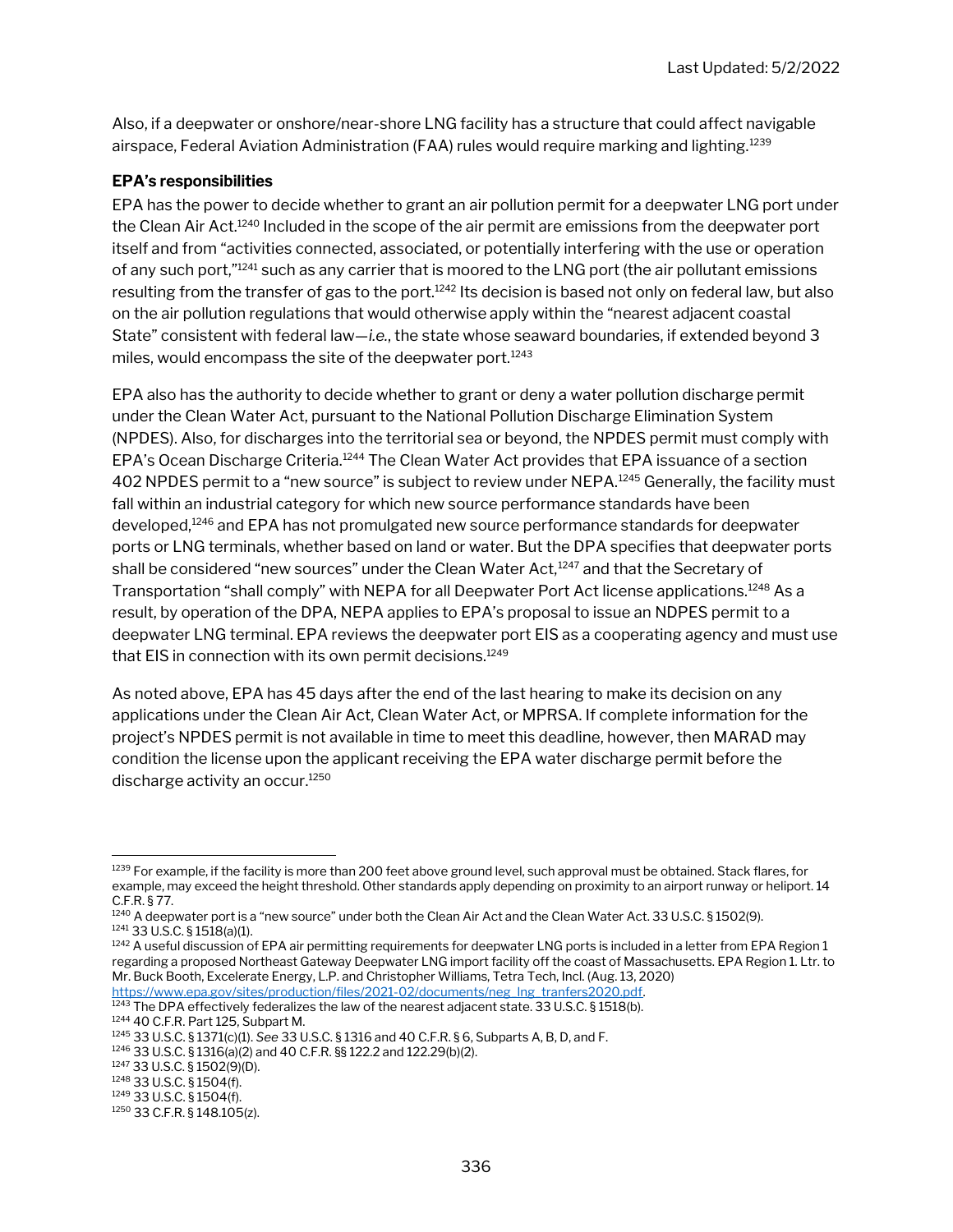Whether deepwater or onshore/near shore, operators of LNG projects must determine if any wastes the facility generates will be hazardous as defined under the Resource Conservation and Recovery Act (RCRA) regulations,<sup>1251</sup> and determine whether such wastes such as used oil or antifreeze should be categorized as hazardous waste or used oil.<sup>1252</sup> LNG facility operators may accumulate hazardous waste on site without a permit for 90 days if deemed a large quantity generator or 180 days if deemed a small quantity generator.

#### The involvement of adjacent coastal states' governors

The governors of each "adjacent coastal state" as identified by the Secretary of Transportation, have the power to review and approve the license.<sup>1253</sup> Each adjacent coastal state governor must approve, or be presumed to have approved, the license—otherwise, the Secretary of Transportation cannot issue the DPA license.<sup>1254</sup> If a governor fails to transmit approval or disapproval within 45 days after the last day of public hearing on the license application, then that governor's approval is presumed.<sup>1255</sup>

Louisiana's governor Kathleen Babineaux Blanco, for example, vetoed a proposed Main Pass Energy Hub offshore LNG import project in May 2006, expressing concerns about its open rack vaporizer system.<sup>1256</sup> In another example, Governor Bob Riley of Alabama rejected offshore LNG import projects that used an ocean-water-based "open-loop" technology for warming LNG,<sup>1257</sup> eventually giving his approval to an import facility proposing to use a "closed-loop" system of warming the gas.<sup>1258</sup>

This one-stop veto could be a powerful tool to stop a deepwater terminal, if the governor is sympathetic. Just recall that this gubernatorial veto power of deepwater LNG ports does not exist for onshore/near-shore LNG facilities.<sup>1259</sup>

#### The involvement of the nearest adjacent coastal state governor

The air and water pollution laws of the nearest adjacent coastal state, to the extent that they are consistent with federal law, would apply to the deepwater port project if the state's seaward boundaries—if extended beyond three miles—would encompass the port site.<sup>1260</sup> (Recall that ports closer to shore than three miles will likely be under FERC's jurisdiction.) In this situation, the state's

<sup>1251 40</sup> C.F.R. § 262.10. They also must determine if the wastes are ignitable, corrosive, reactive or toxic pursuant to 40 C.F.R. § 261, Subpart C.

<sup>1252</sup> Used oil is defined at 40 C.F.R. § 279.

<sup>1253 33</sup> U.S.C. § 1502(1) defines an adjacent coastal state as one that would be directly connected to the deepwater port by pipeline or located within 15 miles of the port, or that is "so designated by the Secretary." A state can request designation. <sup>1254</sup> 33 U.S.C. § 1508(c)(8).

<sup>1255</sup> 33 U.S.C. § 1508(b)(1).

<sup>1256</sup> Dismukes, supra note 1, 76.

<sup>1257</sup> Rivera Newsletters. "Two LNG months in a nutshell 27" (Feb. 9, 2009) https://www.rivieramm.com/news-contenthub/news-content-hub/two-lng-months-in-a-nutshell-27-53749.

<sup>&</sup>lt;sup>1258</sup> Altman, George. "Liquefied natural gas terminal south of Dauphin Island approved." AL.com. (Sept. 16, 2010) https://www.al.com/live/2010/09/liquefied\_natural\_gas\_terminal.html.

<sup>1259</sup> This fact was noted by the Congressional Research Service in its 2009 report on LNG import terminals. Congressional Research Service. "Liquefied Natural Gas (LNG) Import Terminals: Siting, Safety, and Regulation." (Dec. 14, 2009) p. 17. https://crsreports.congress.gov/product/pdf/RL/RL32205.

<sup>1260 33</sup> U.S.C. § 1518(b). "Under the Deepwater Port Act, Deepwater Port projects locating beyond 9 nautical miles from the Louisiana shoreline or 3 nautical miles from the Texas shoreline will likely need an EPA Region 6 issued preconstruction and operating permit" for its air emissions. "Air Permitting for Deepwater Port Act Projects in the South Central Region." EPA. https://www.epa.gov/caa-permitting/air-permitting-deepwater-port-act-projects-south-central-region.